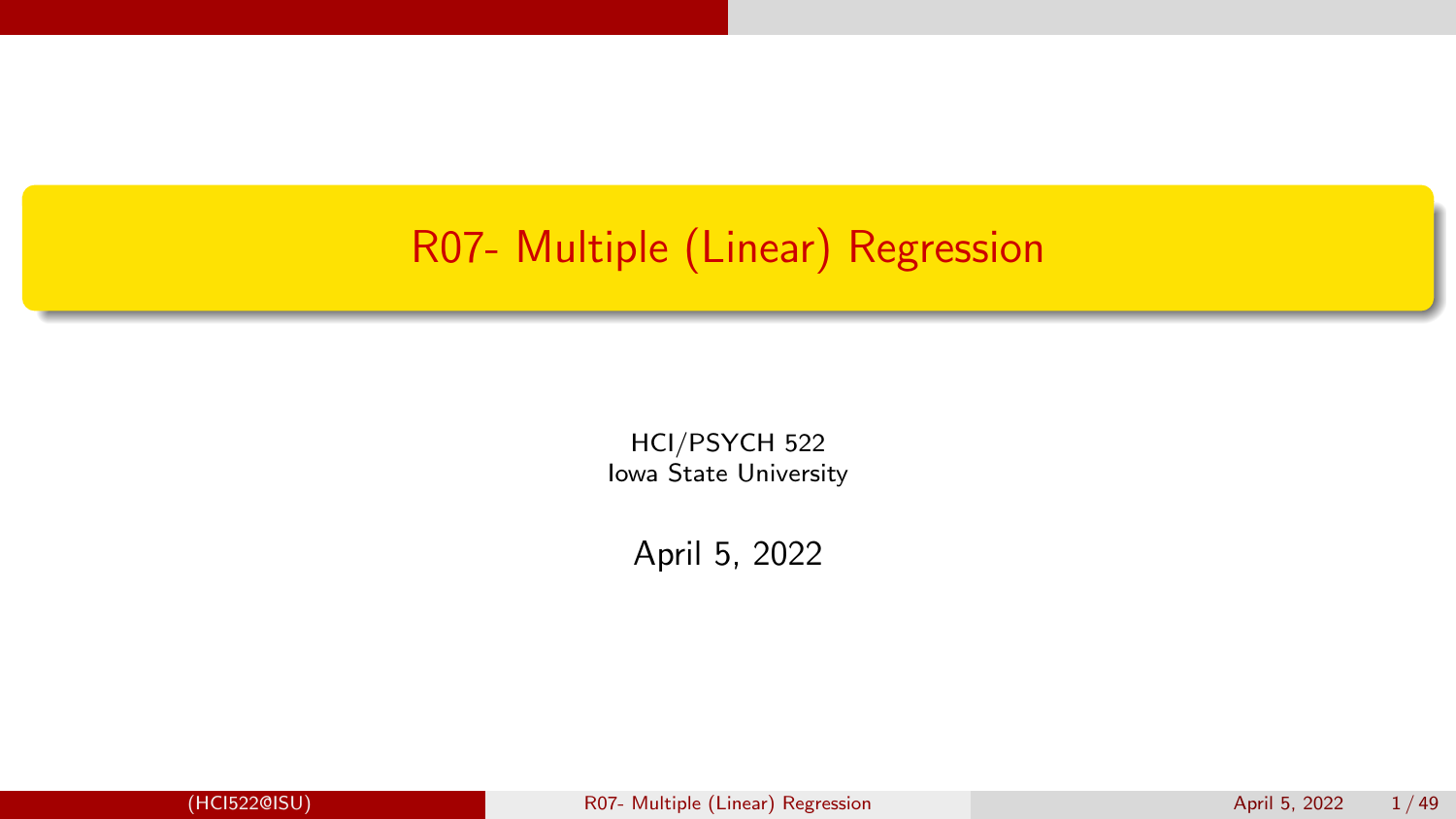## <span id="page-1-0"></span>Multiple regression

Recall the simple linear regression model is

$$
Y_i \stackrel{ind}{\sim} N(\mu_i, \sigma^2), \quad \mu_i = \beta_0 + \beta_1 X_i
$$

The multiple regression model has mean

$$
\mu_i = \beta_0 + \beta_1 X_{i,1} + \dots + \beta_p X_{i,p}
$$

where for observation  $i$ 

- $Y_i$  is the dependent variable and
- $X_{i,p}$  is the  $p^{th}$  independent variable.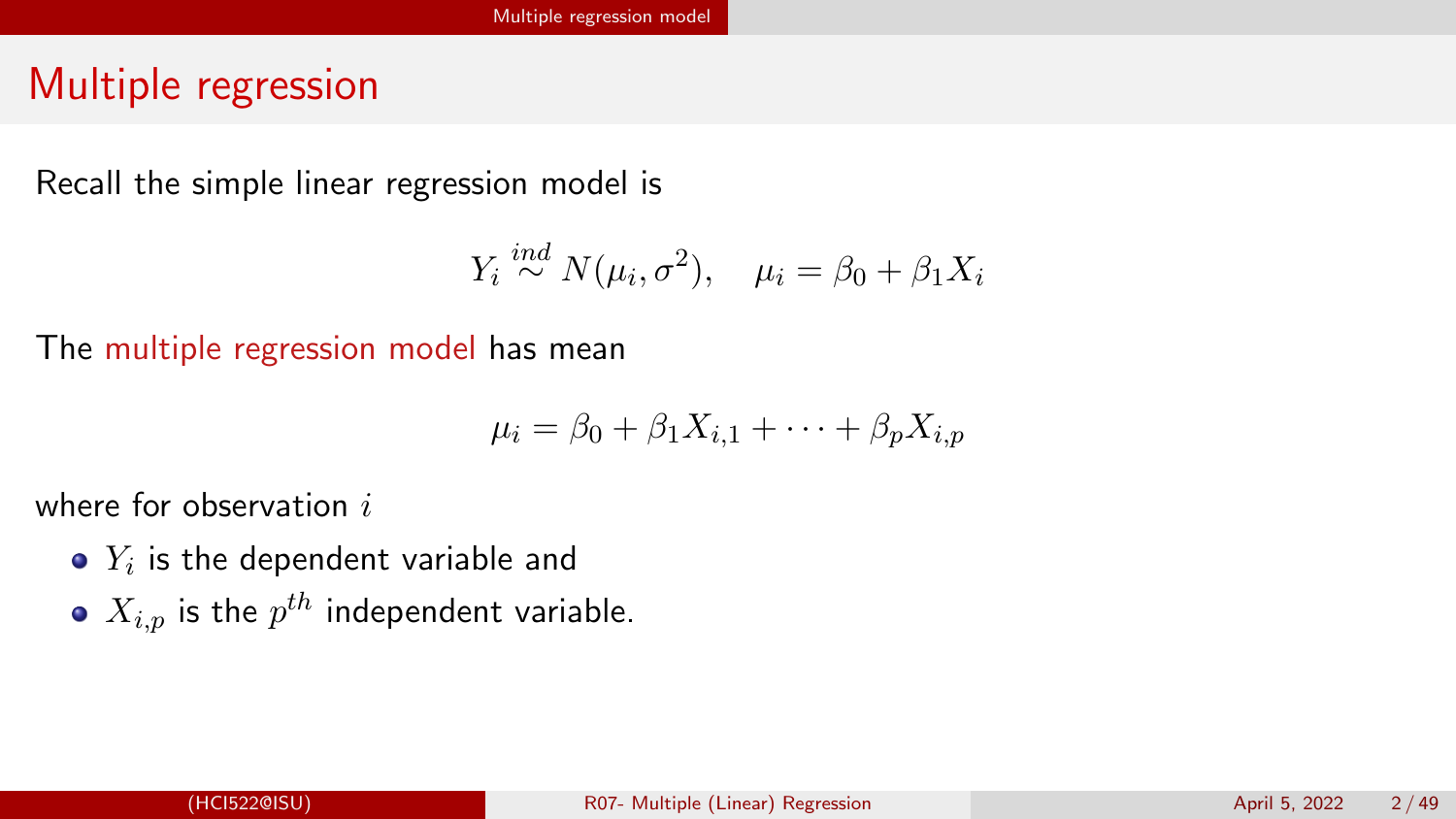## independent variables

There is a lot of flexibility in the mean

$$
\mu_i = \beta_0 + \beta_1 X_{i,1} + \dots + \beta_p X_{i,p}
$$

as there are many possibilities for the independent variables  $X_{i,1}, \ldots, X_{i,p}$ :

- Functions  $(f(X))$
- Dummy variables for categorical variables  $(X_1 = I))$
- Higher order terms  $(X^2)$
- Additional independent variables  $(X_1, X_2)$
- Interactions  $(X_1X_2)$ 
	- Categorical-categorical
	- **Continuous-categorical**
	- Continuous-continuous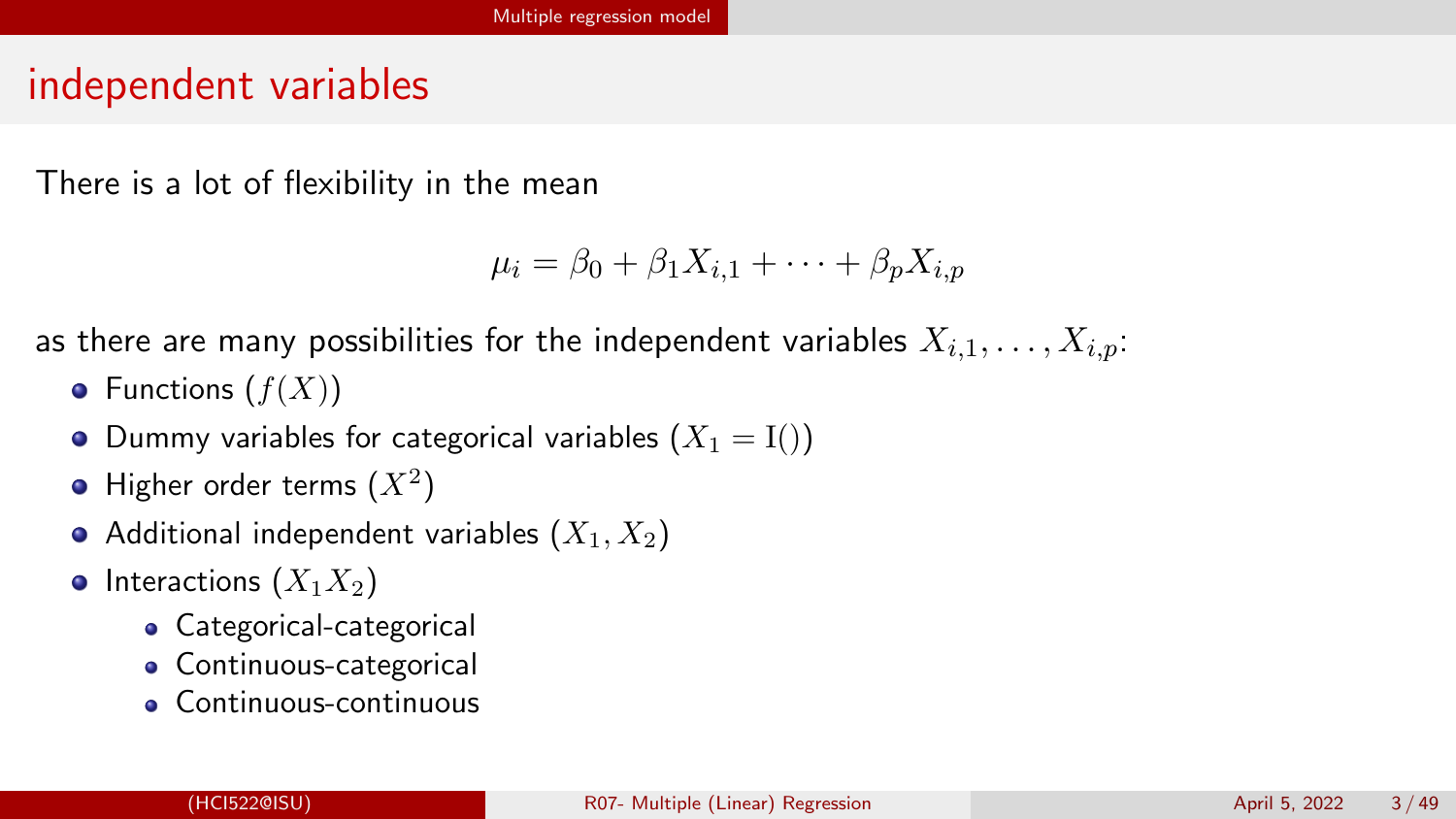## <span id="page-3-0"></span>Parameter interpretation

Model:

$$
Y_i \stackrel{ind}{\sim} N(\beta_0 + \beta_1 X_{i,1} + \cdots + \beta_p X_{i,p}, \sigma^2)
$$

The interpretation is

- $\theta$   $\beta$ <sub>0</sub> is the mean value of the dependent variable  $Y_i$  when all independent variables are zero.
- $\beta_p,\, p\neq 0$  is the mean increase in the dependent variable for a one-unit increase in the  $p^{th}$ independent variable when all other independent variables are held constant.
- $\mathbb{R}^2$  is the proportion of the variability in the dependent variable explained by the model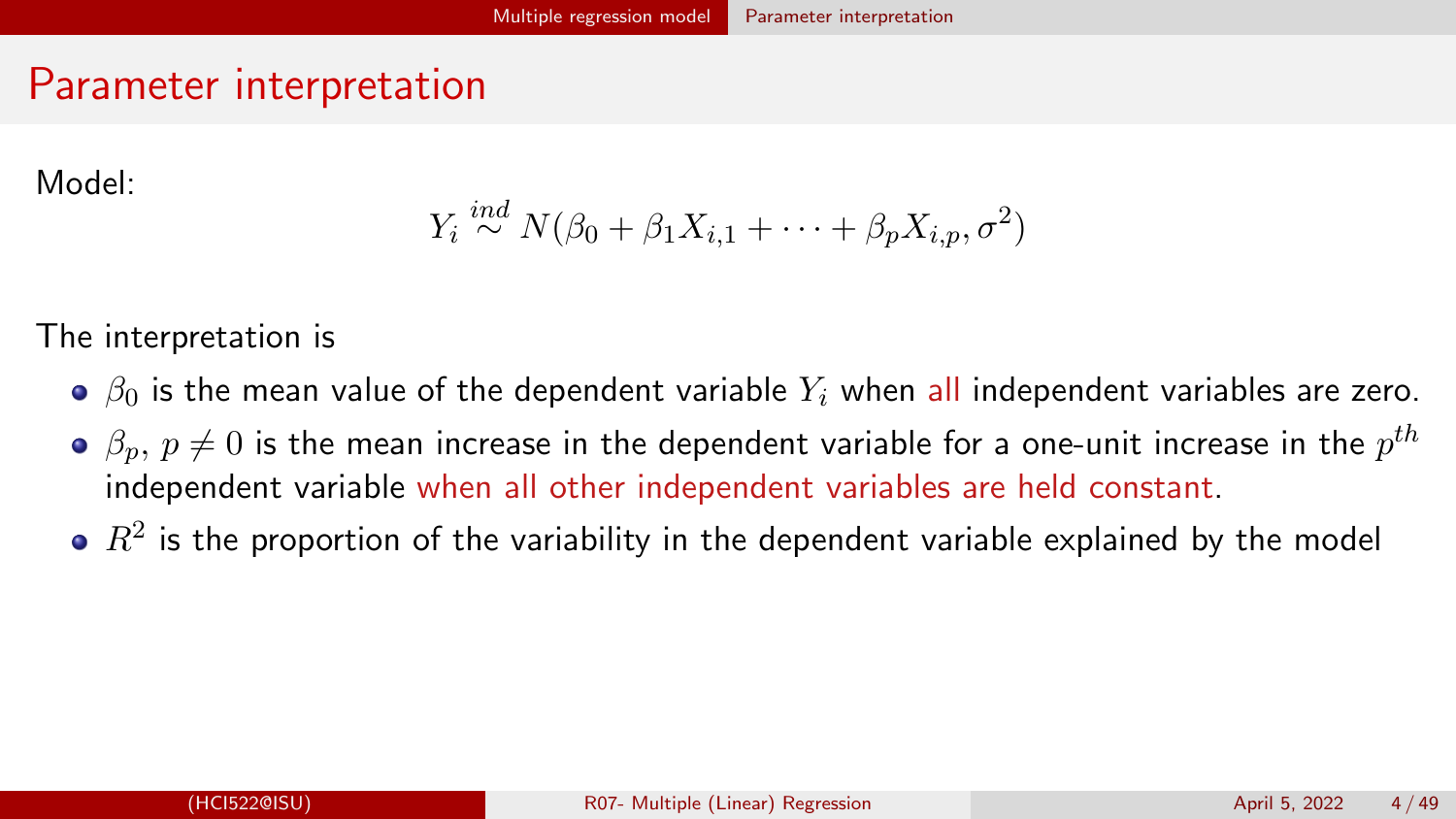## <span id="page-4-0"></span>Galileo experiment

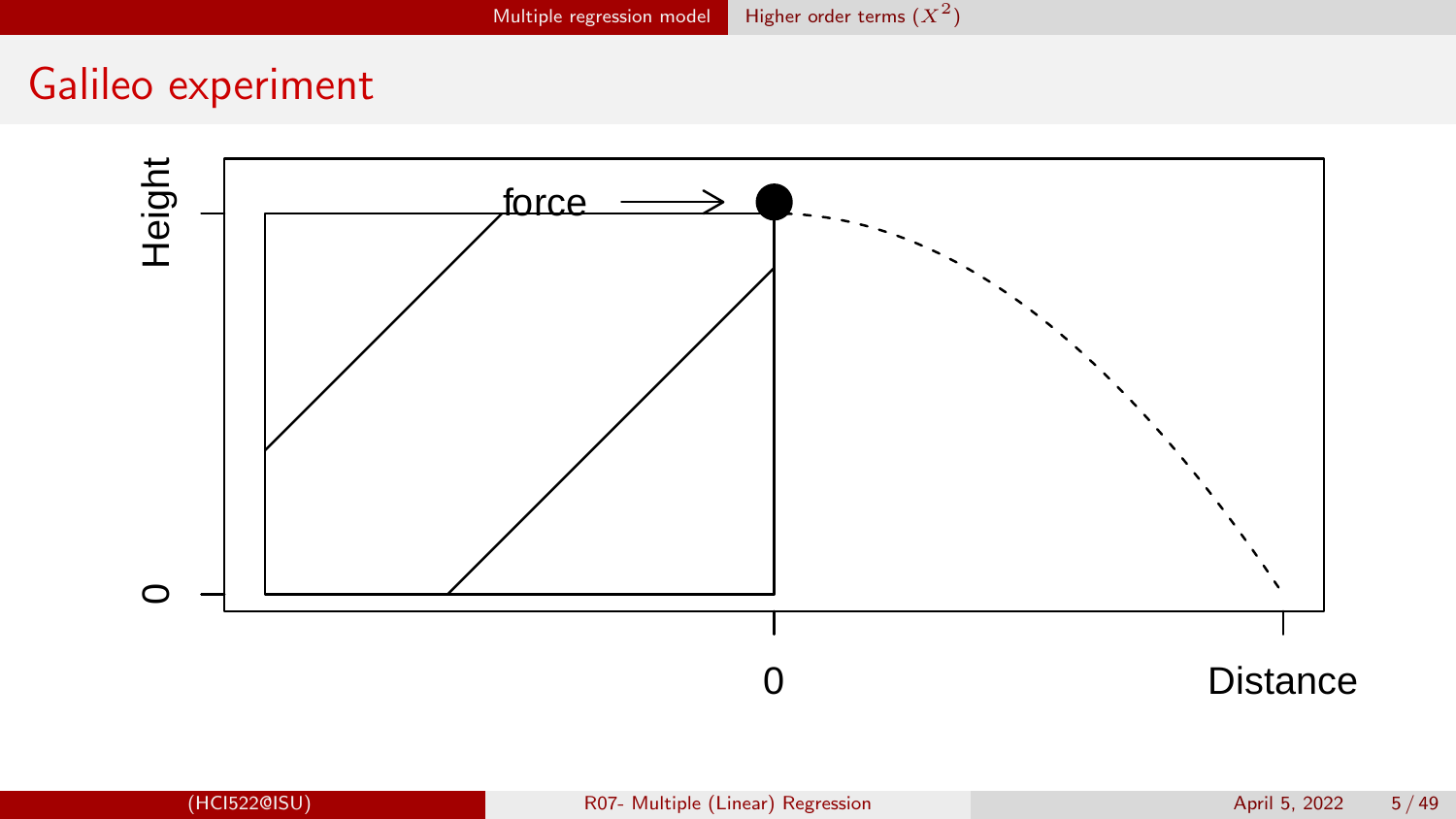## Galileo data (Sleuth3::case1001)

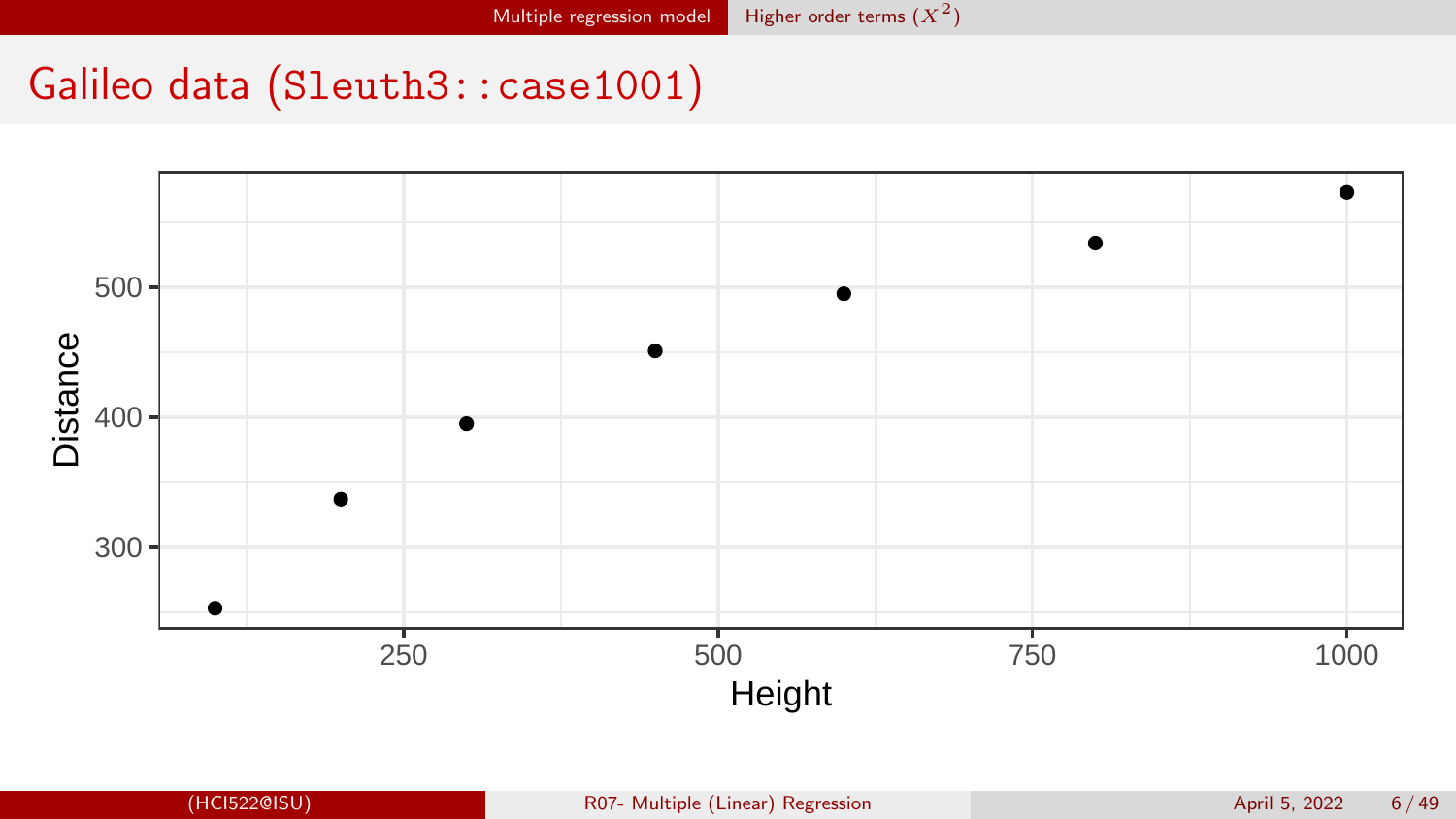# Higher order terms  $(X^2)$

Let

- $Y_i$  be the distance for the  $i^{th}$  run of the experiment and
- $H_i$  be the height for the  $i^{th}$  run of the experiment.

Simple linear regression assumes

$$
Y_i \stackrel{ind}{\sim} N(\beta_0 + \beta_1 H_i, \qquad \qquad , \sigma^2)
$$

The quadratic multiple regression assumes

$$
Y_i \stackrel{ind}{\sim} N(\beta_0 + \beta_1 H_i + \beta_2 H_i^2, \qquad , \sigma^2)
$$

The cubic multiple regression assumes

$$
Y_i \stackrel{ind}{\sim} N(\beta_0 + \beta_1 H_i + \beta_2 H_i^2 + \beta_3 H_i^3, \sigma^2)
$$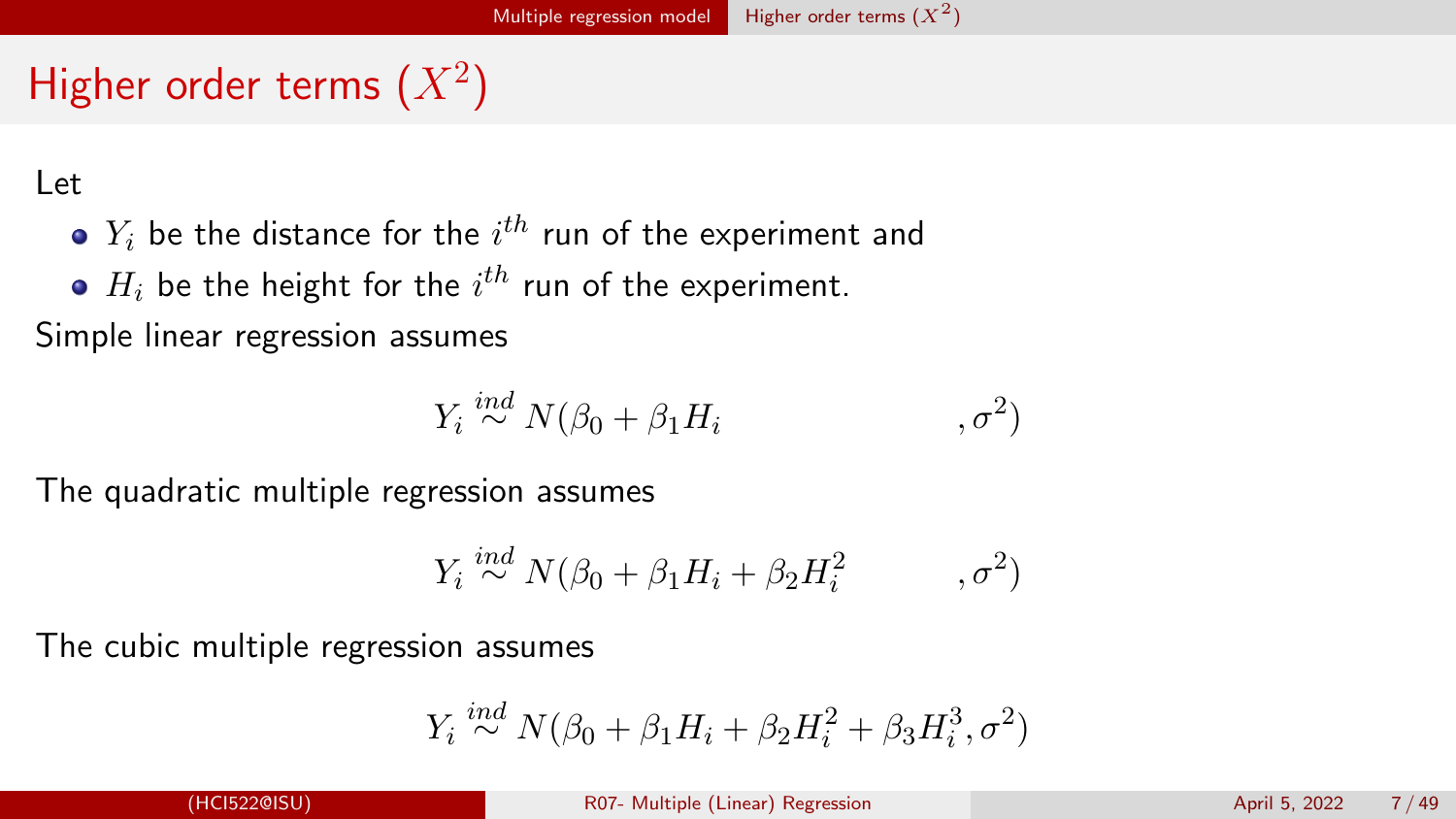## R code and output

```
# Construct the variables by hand
m1 = \text{lm(Distance}^{\circ} \text{Height}, case1001)<br>
m2 = \text{lm(Distance}^{\circ} \text{Height} + \text{I(Height}^{\circ}2). case1001)
m2 = Im(Distance \text{``Height + I(Height 2)},m3 = lm(Distance "Height + I(Height 2) + I(Height 3), case1001)coefficients(m1)
## (Intercept) Height
## 269.712458 0.333337
coefficients(m2)
## (Intercept) Height I(Height^2)
## 1.999128e+02 7.083225e-01 -3.436937e-04
coefficients(m3)
## (Intercept) Height I(Height^2) I(Height^3)
## 1.557755e+02 1.115298e+00 -1.244943e-03 5.477104e-07
```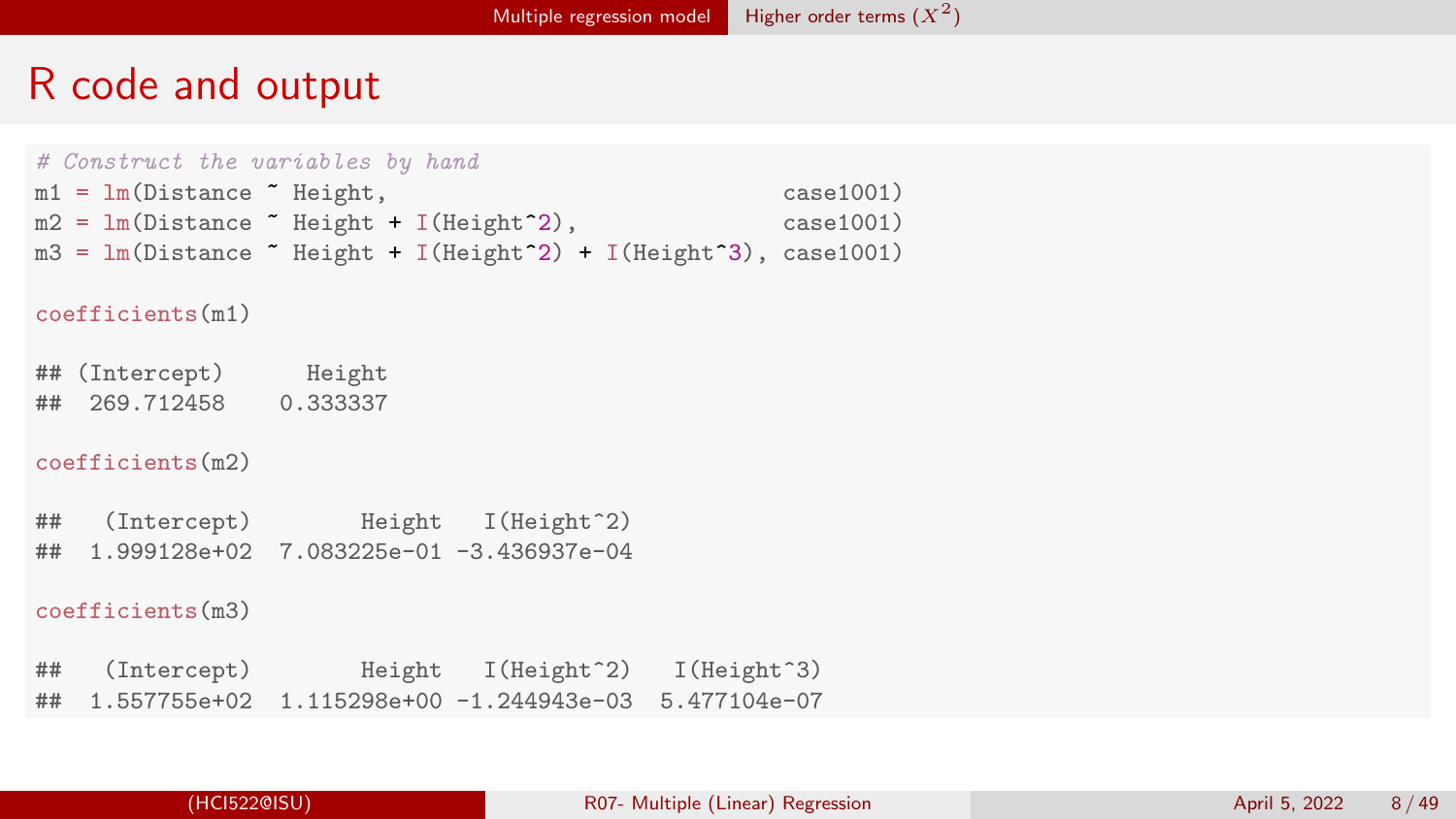## Galileo experiment (Sleuth3::case1001)

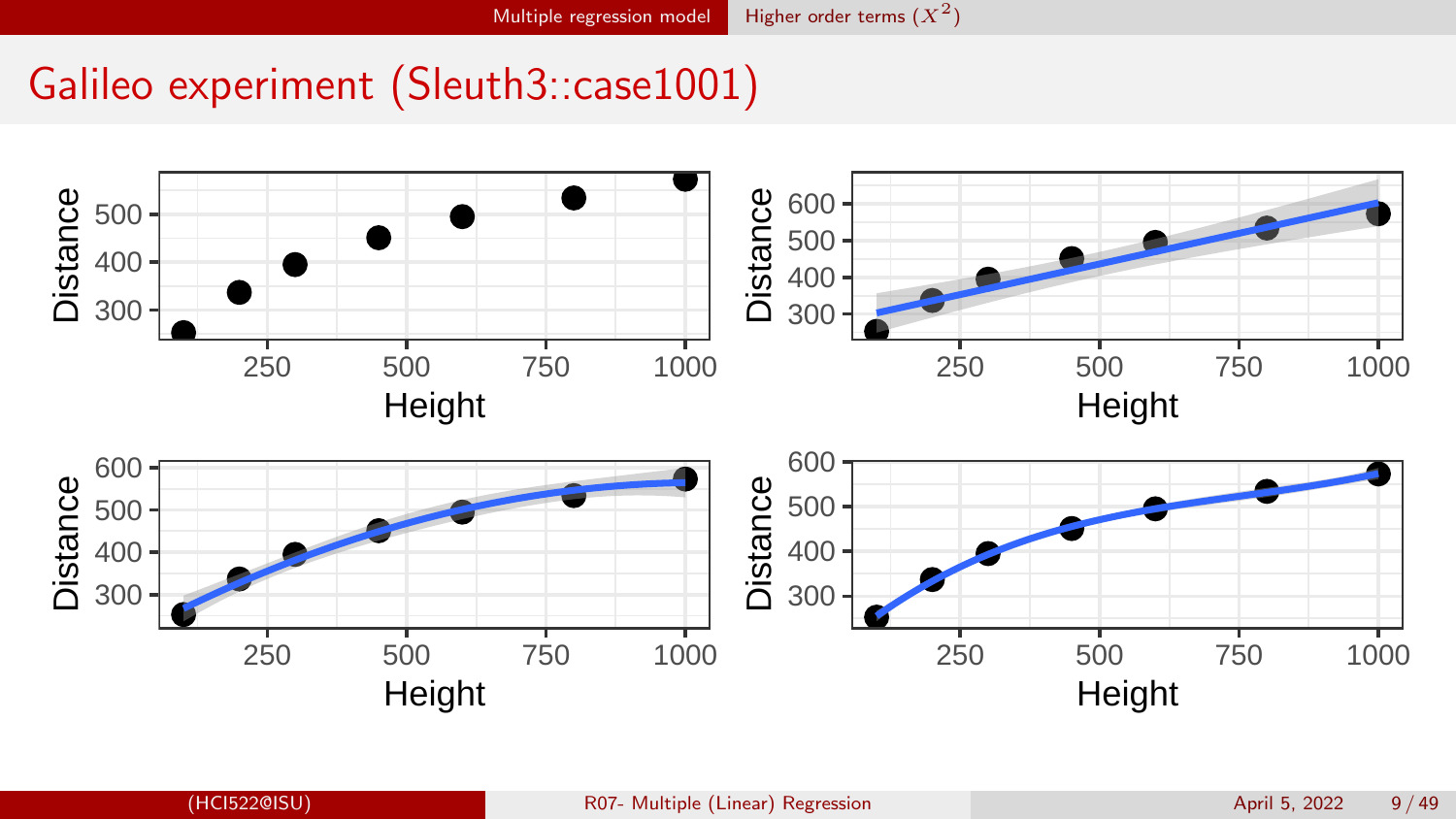## <span id="page-9-0"></span>Longnose Dace Abundance

#### From <http://udel.edu/~mcdonald/statmultreg.html>:

I extracted some data from the Maryland Biological Stream Survey. ... The [dependent] variable is the number of Longnose Dace ... per 75-meter section of [a] stream. The [independent] variables are ... the maximum depth (in cm) of the 75-meter segment of stream; nitrate concentration  $(mg/liter)$  ....

#### Consider the model

$$
Y_i \stackrel{ind}{\sim} N(\beta_0 + \beta_1 X_{i,1} + \beta_2 X_{i,2}, \sigma^2)
$$

where

- $Y_i$ : count of Longnose Dace in stream  $i$
- $\bullet$   $X_{i,1}$ : maximum depth (in cm) of stream i
- $\bullet$   $X_{i,2}$ : nitrate concentration (mg/liter) of stream i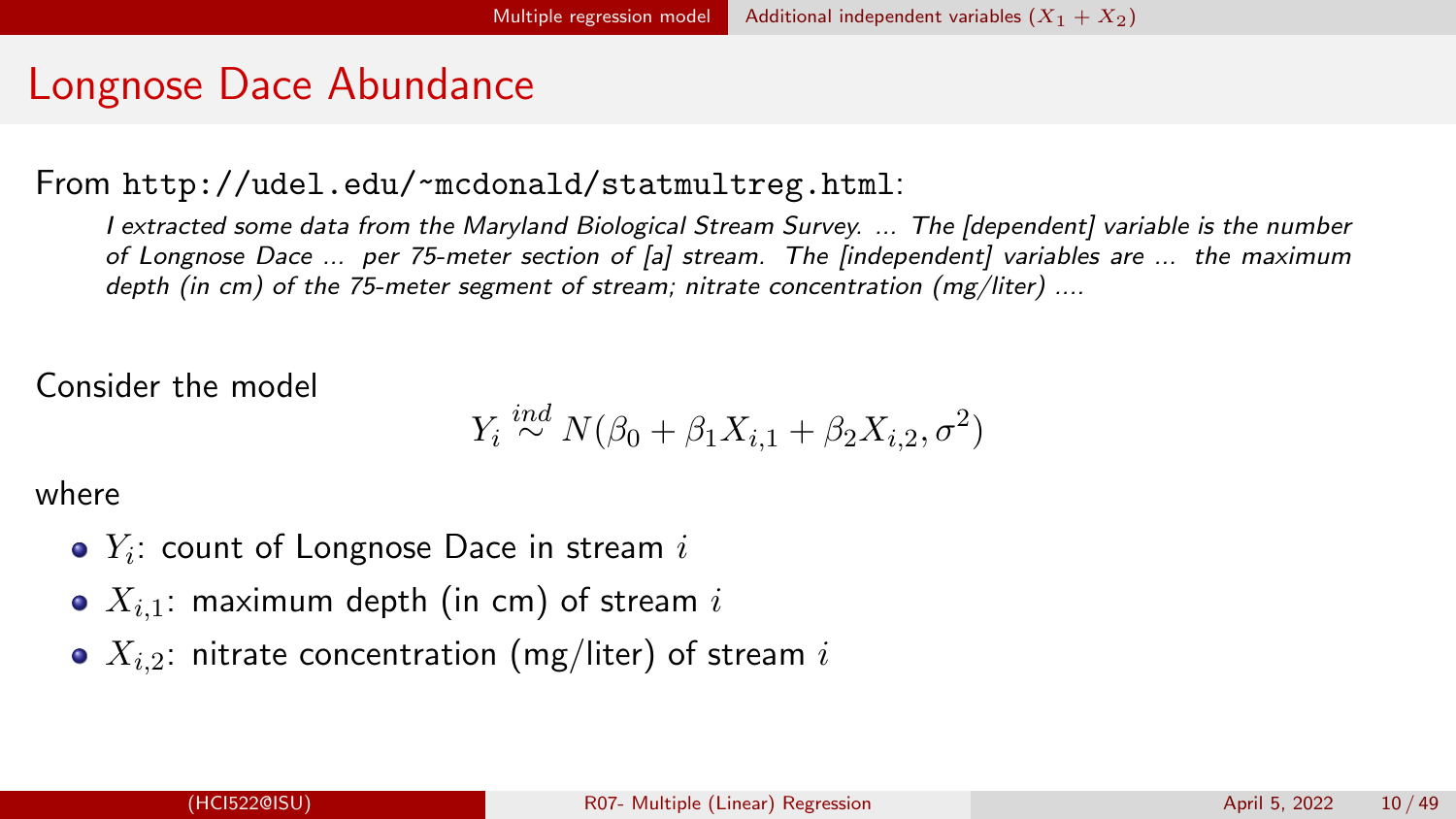## **Exploratory**

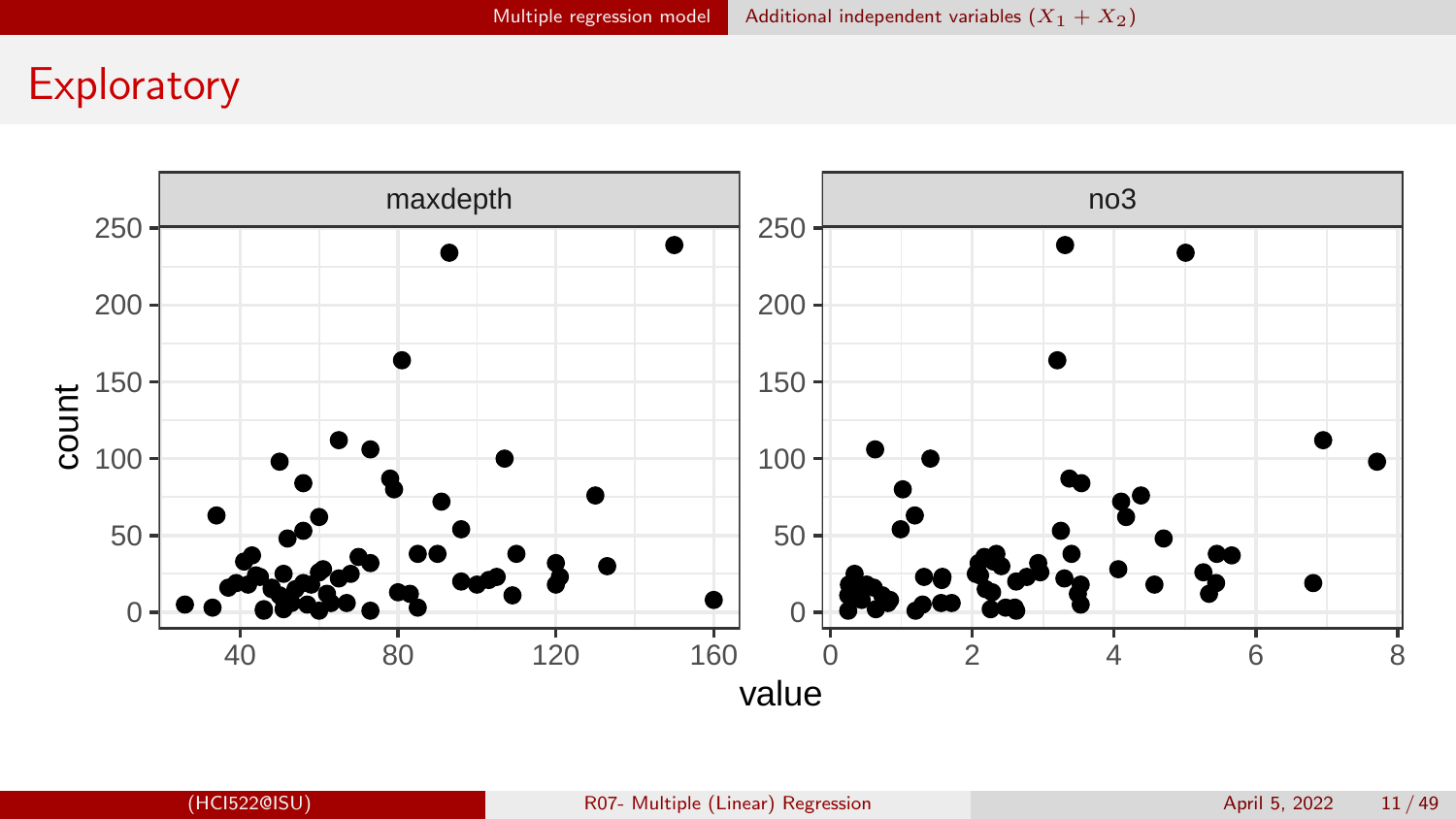## R code and output

```
m \leftarrow \text{lm}(count \text{maxdepth + } n \cdot 3, \text{longnosedace})summary(m)
##
## Call\cdot## lm(formula = count maxdepth + no3, data = longnosedace)
##
## Residuals:
## Min 1Q Median 3Q Max
## -55.060 -27.704 -8.679 11.794 165.310
##
## Coefficients:
## Estimate Std. Error t value Pr(>|t|)
## (Intercept) -17.5550 15.9586 -1.100 0.27544
## maxdepth 0.4811 0.1811 2.656 0.00997 **
## no3 8.2847 2.9566 2.802 0.00671 **
## ---
## Signif. codes: 0 '***' 0.001 '**' 0.01 '*' 0.05 '.' 0.1 ' ' 1
##
## Residual standard error: 43.39 on 64 degrees of freedom
## Multiple R-squared: 0.1936,Adjusted R-squared: 0.1684
## F-statistic: 7.682 on 2 and 64 DF, p-value: 0.001022
          (HCI522@ISU) R07- Multiple (Linear) Regression April 5, 2022 12 / 49
```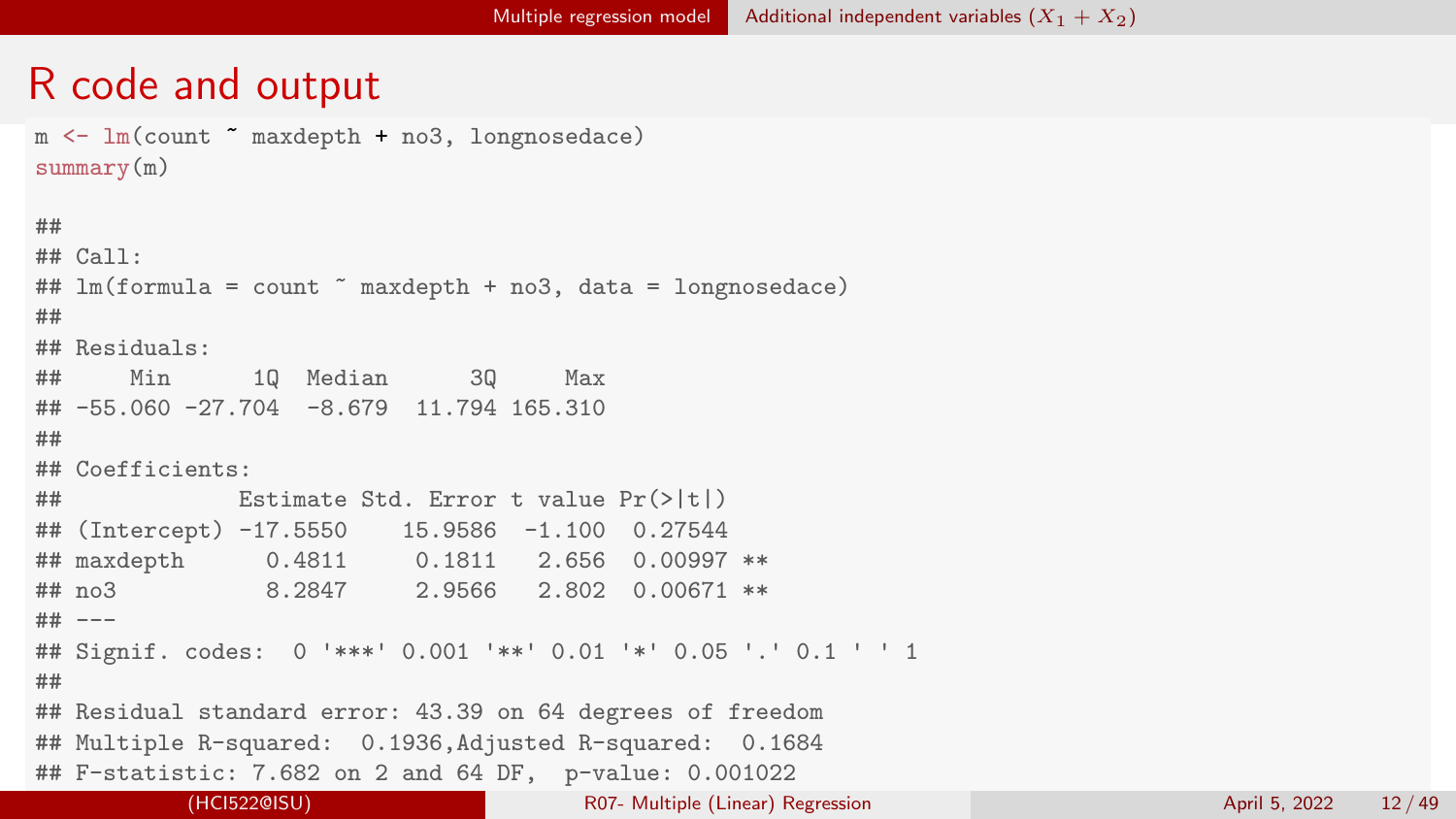## R code and output

|    | $ci \leftarrow \text{confint}(m)$ |                                       |                      |
|----|-----------------------------------|---------------------------------------|----------------------|
| сi |                                   |                                       |                      |
|    |                                   |                                       |                      |
| ## |                                   |                                       | $2.5 \%$ 97.5 %      |
|    |                                   | ## (Intercept) -49.4361015 14.3260349 |                      |
|    | ## maxdepth                       |                                       | 0.1192458 0.8428725  |
|    | $## \text{ no.3}$                 |                                       | 2.3782494 14.1912007 |
|    |                                   |                                       |                      |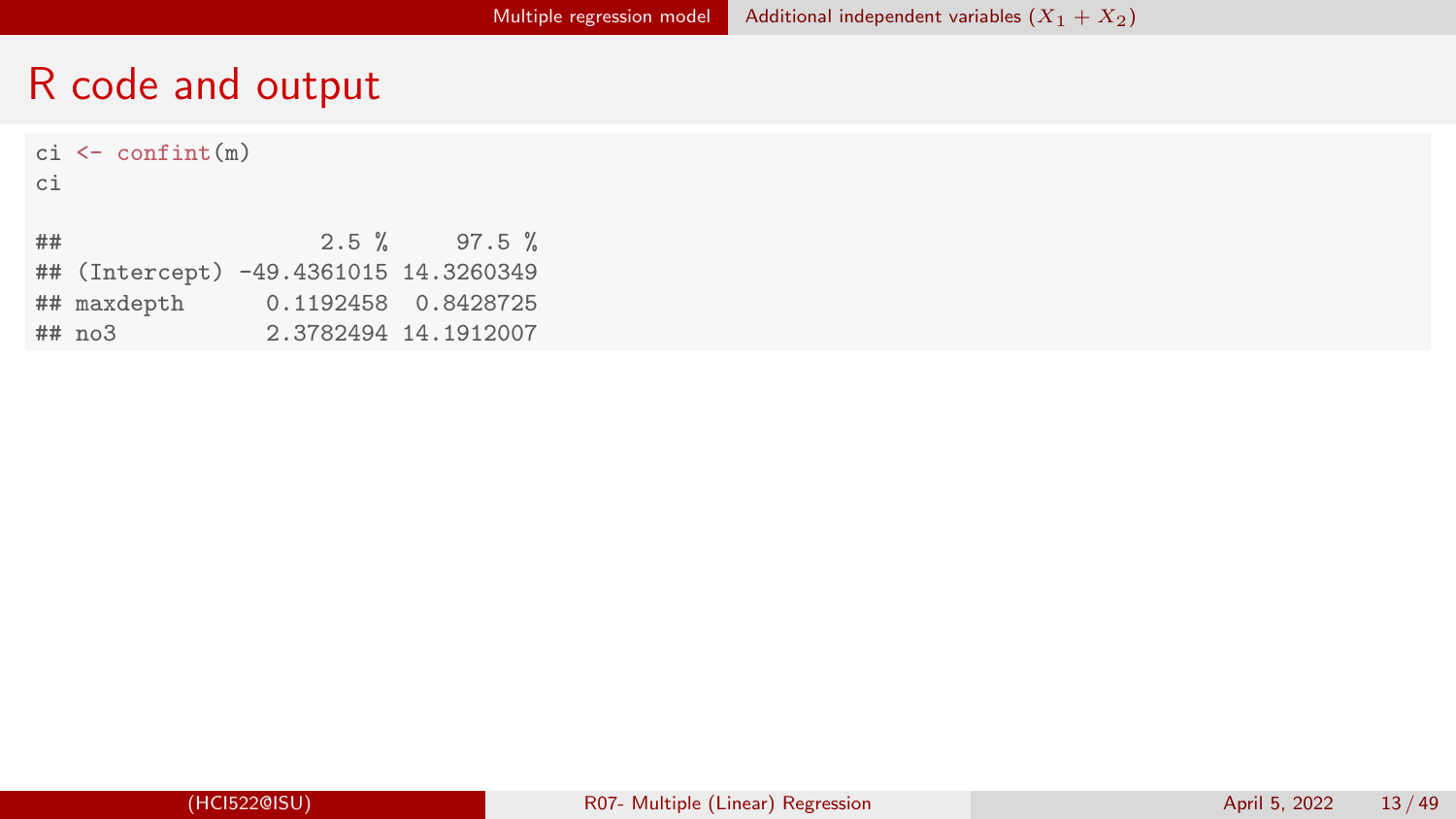## Interpretation

- **Intercept** ( $\beta_0$ ): The mean count of Longnose Dace when maximum depth and nitrate concentration are both zero is -18 (-49, 14).
- **•** Coefficient for maxdepth  $(\beta_1)$ : Holding nitrate concentration constant, each cm increase in maximum depth is associated with an additional 0.48 (0.12, 0.84) Longnose Dace counted on average.
- Coefficient for no3 ( $\beta_2$ ): Holding maximum depth constant, each mg/L increase in nitrate concentration is associated with an addition 8.3 (2.4, 14.2) Longnose Dace counted on average.
- Coefficient of determination  $(R^2)$ : The model explains 19% of the variability in the count of Longnose Dace.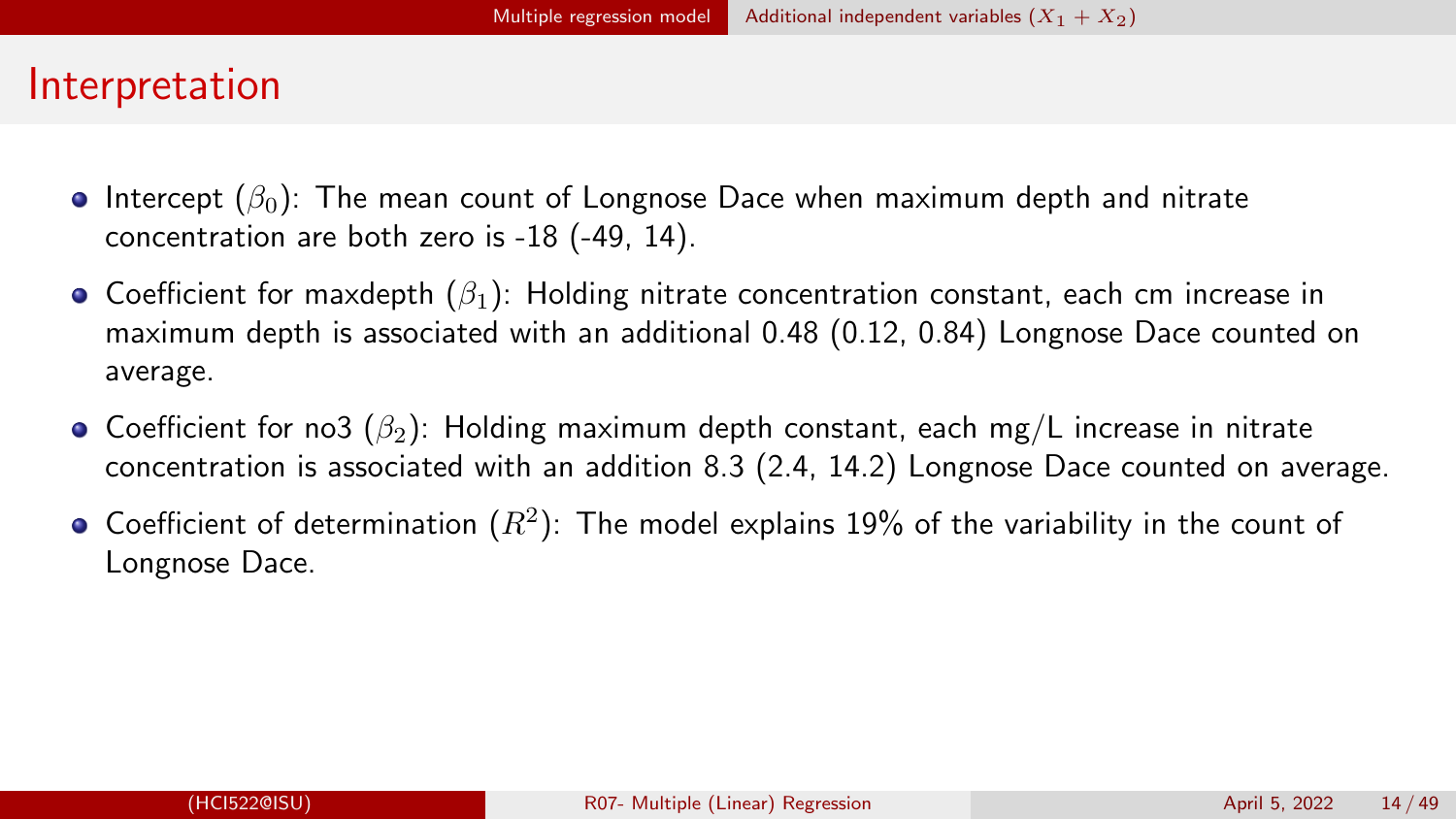## <span id="page-14-0"></span>Interactions

Why an interaction?

Two independent variables are said to interact if the effect that one of them has on the mean dependent variable depends on the value of the other.

For example,

- Crop yield: the effect of tillage method depends on the fertilizer brand (Categorical-categorical)
- Energy expenditure: The effect of mass depends on the species type. (Continuous-categorical)
- Longnose dace count: The effect of nitrate (no3) on longnose dace count depends on the maxdepth. (Continuous-continuous)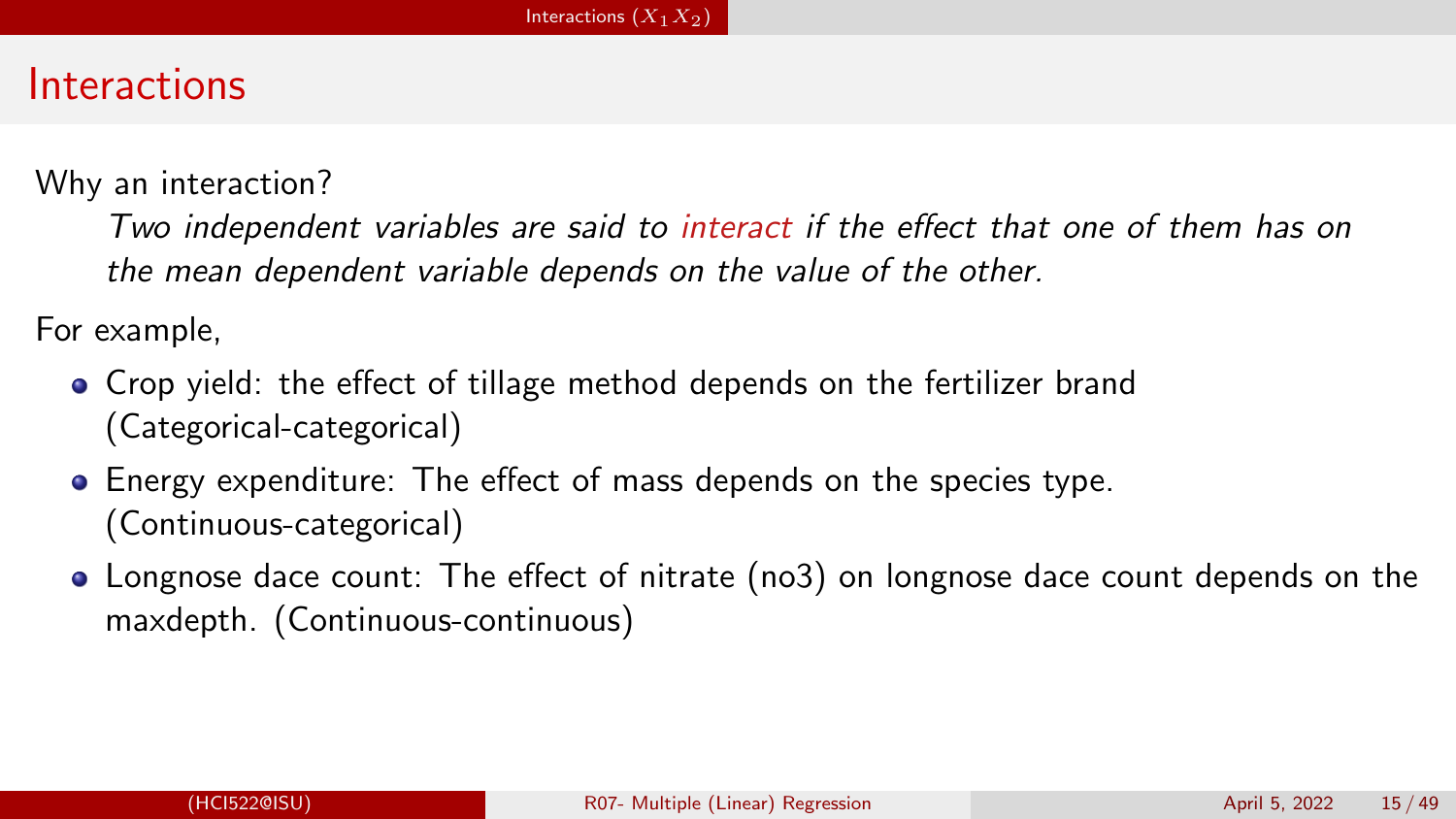# <span id="page-15-0"></span>Seaweed regeneration (Sleuth3::case1301 subset)

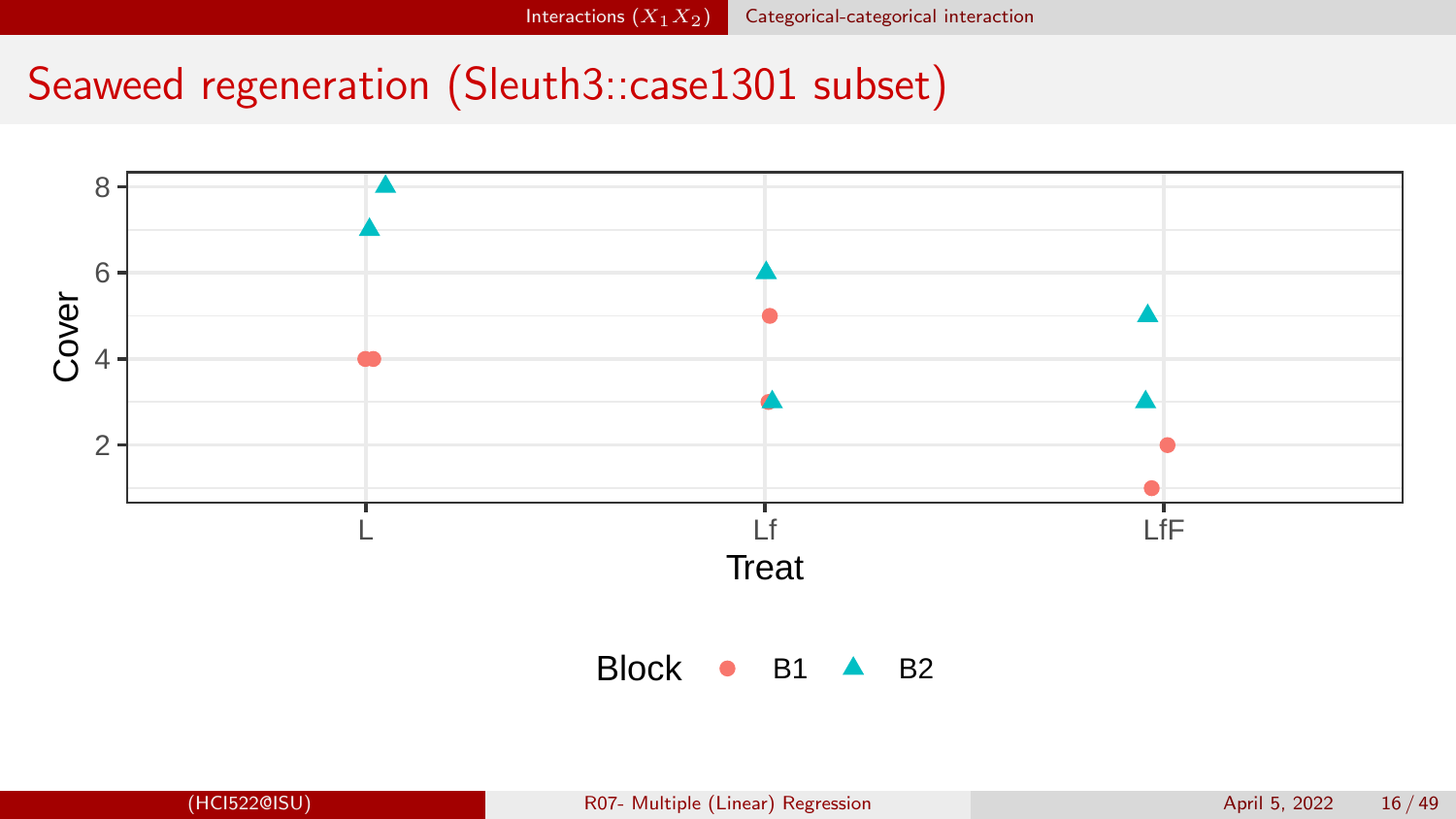## Categorical-categorical

Let category A and type 0 be the reference level. For observation  $i$ , let

- $\bullet$   $Y_i$  be the dependent variable,
- $\bullet$  1<sub>i</sub> be a dummy variable for type 1,
- $\bullet$   $B_i$  be a dummy variable for category B, and
- $\bullet$   $C_i$  be a dummy variable for category C.

The mean containing only main effects is

$$
\mu_i = \beta_0 + \beta_1 1_i + \beta_2 B_i + \beta_3 C_i.
$$

The mean with an interaction is

$$
\mu_i = \beta_0 + \beta_1 1_i + \beta_2 B_i + \beta_3 C_i + \beta_4 1_i B_i + \beta_5 1_i C_i.
$$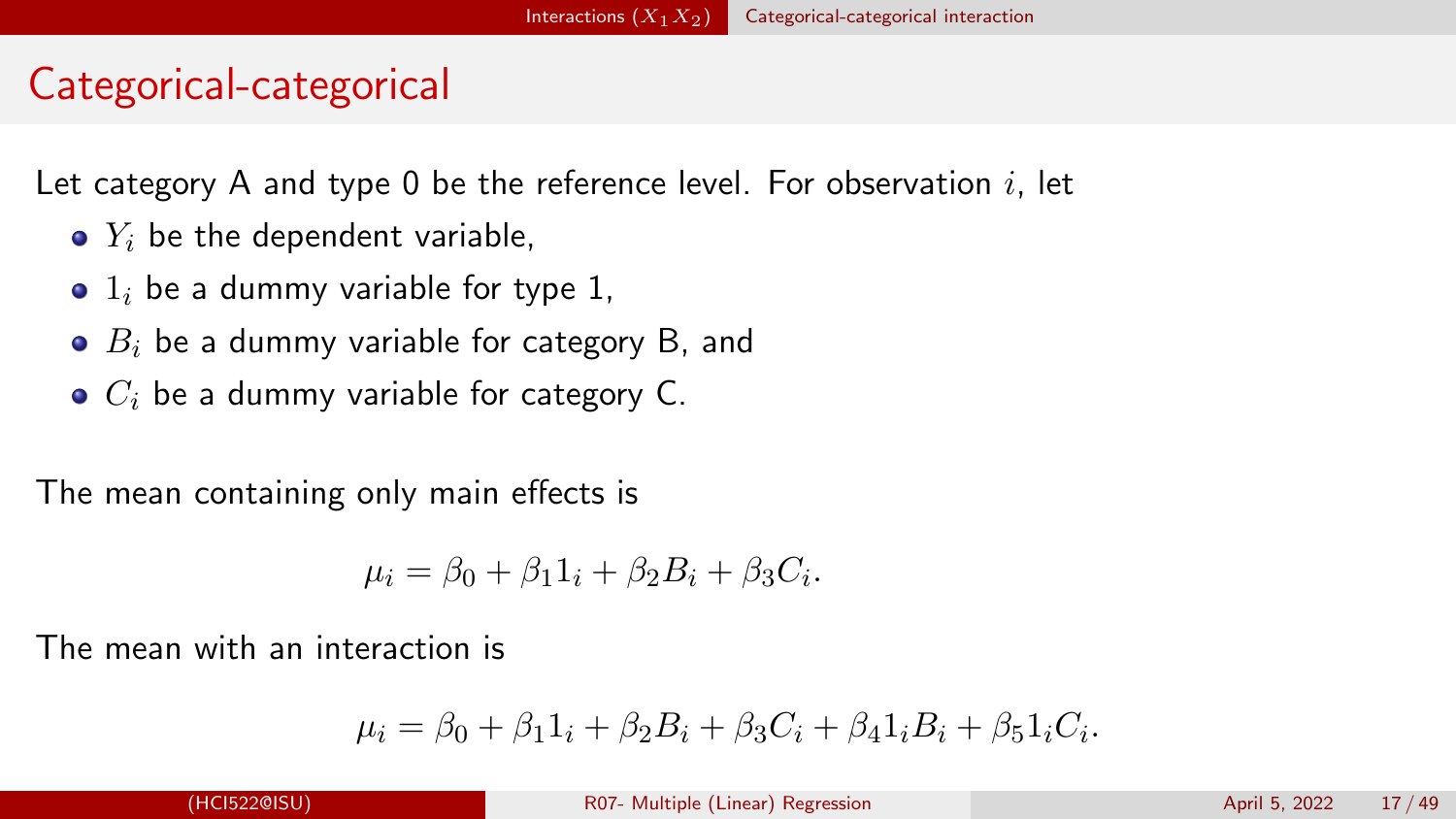## Interpretation for the main effects model

The mean containing only main effects is

$$
\mu_i = \beta_0 + \beta_1 1_i + \beta_2 B_i + \beta_3 C_i.
$$

The means in the main effect model are

| Type | A                   | Category                      |                               |           |            |
|------|---------------------|-------------------------------|-------------------------------|-----------|------------|
| 0    | $\beta_0$           | $\beta_0$                     | $+\beta_2$                    | $\beta_0$ | $+\beta_3$ |
| 1    | $\beta_0 + \beta_1$ | $\beta_0 + \beta_1 + \beta_2$ | $\beta_0 + \beta_1 + \beta_3$ |           |            |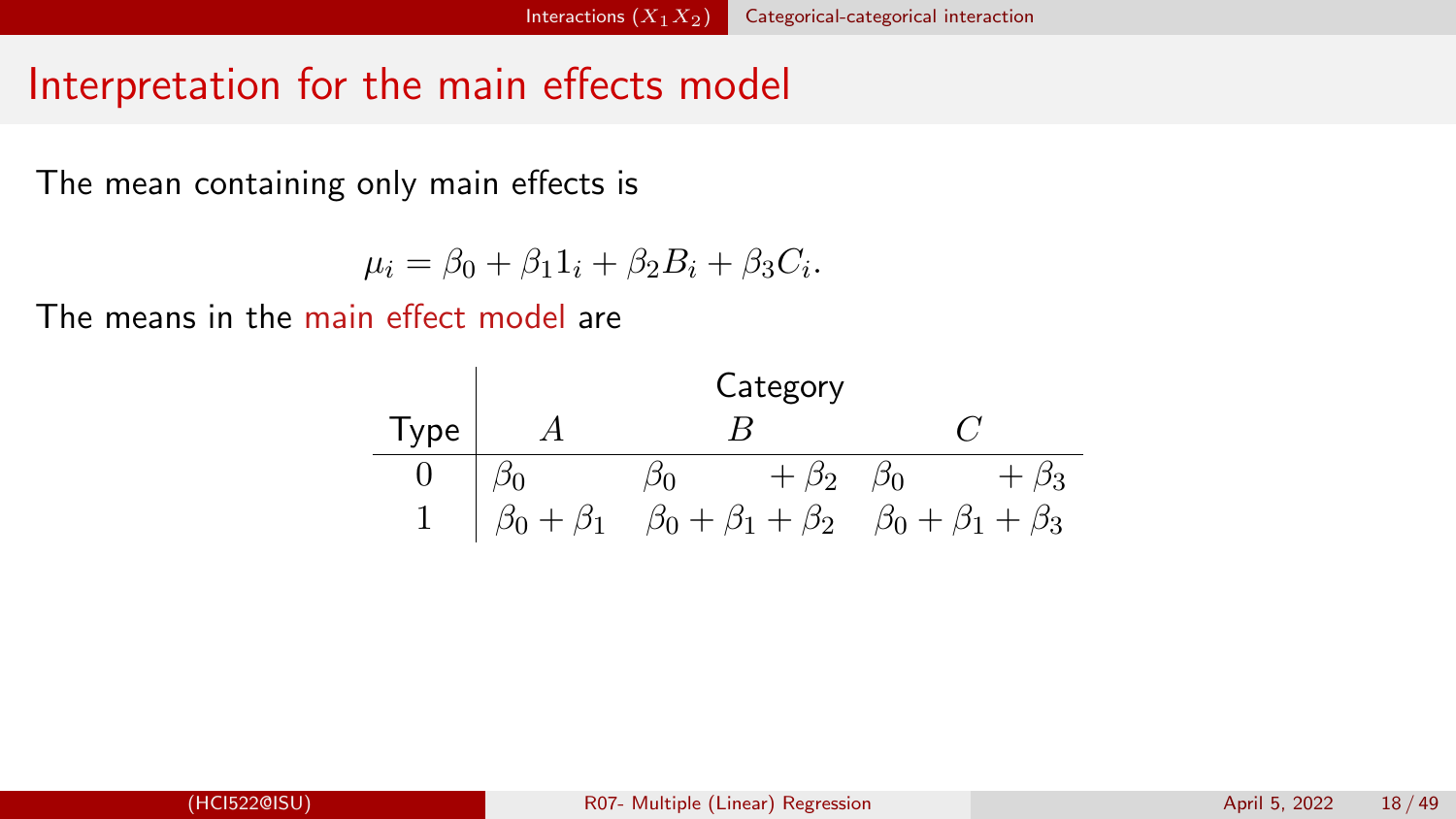## Interpretation for the model with an interaction

The mean with an interaction is

$$
\mu_i = \beta_0 + \beta_1 1_i + \beta_2 B_i + \beta_3 C_i + \beta_4 1_i B_i + \beta_5 1_i C_i.
$$

The means are



This is equivalent to a cell-means model where each combination has its own mean.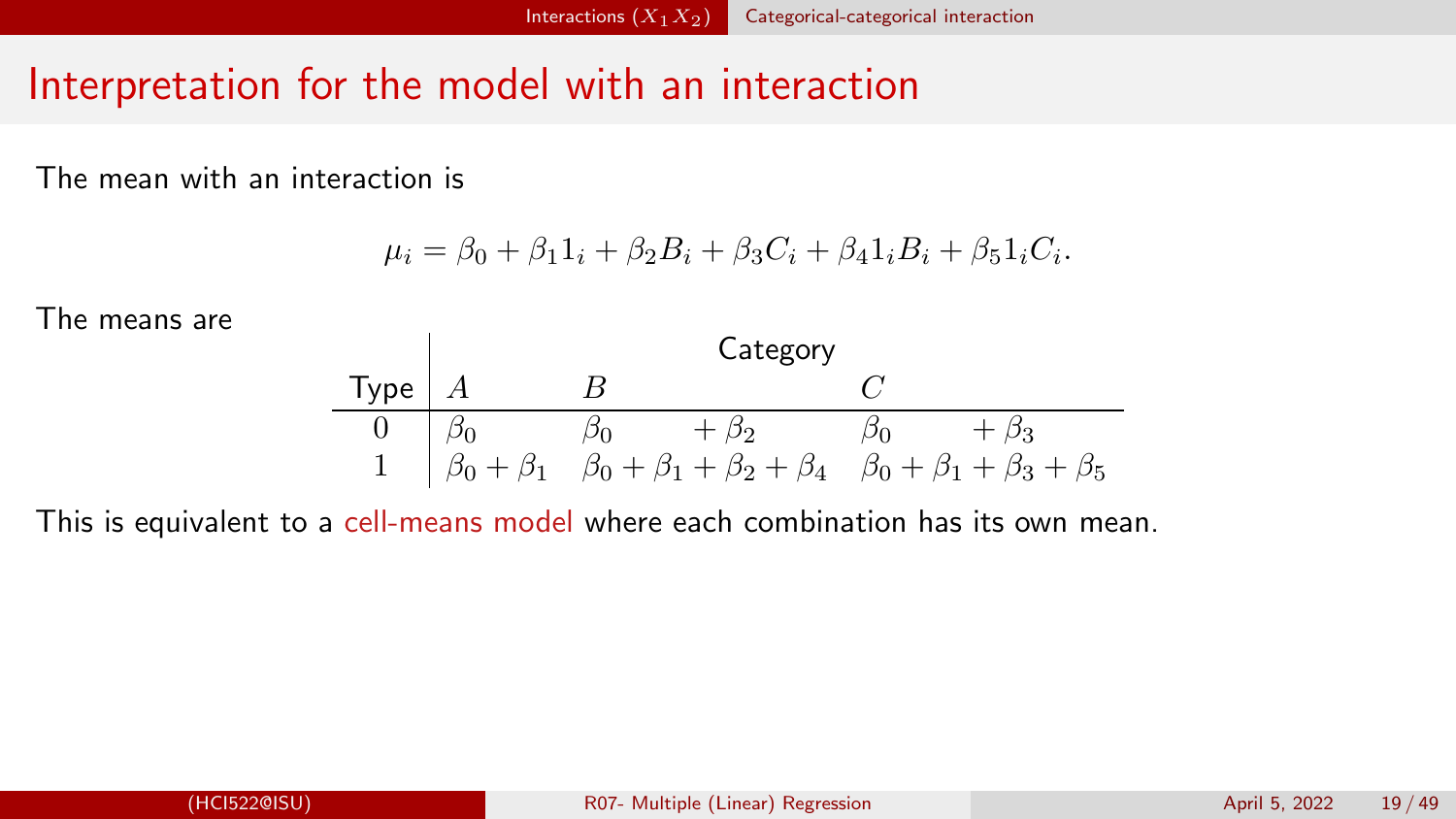#### R code and output - main effects only

```
##
## Call:
## lm(formula = Cover ~ Block + Treat, data = case1301_subset)
##
## Residuals:
## Min 1Q Median 3Q Max
## -2.3333 -0.6667 0.0000 0.7917 1.8333
##
## Coefficients:
## Estimate Std. Error t value Pr(>|t|)
## (Intercept) 4.6667 0.7683 6.074 0.000298 ***
## BlockB2 2.1667 0.7683 2.820 0.022491 *
## TreatLf -1.5000 0.9410 -1.594 0.149578
## TreatLfF -3.0000 0.9410 -3.188 0.012838 *
## ---
## Signif. codes: 0 '***' 0.001 '**' 0.01 '*' 0.05 '.' 0.1 ' ' 1
##
## Residual standard error: 1.331 on 8 degrees of freedom
## Multiple R-squared: 0.6937,Adjusted R-squared: 0.5788
## F-statistic: 6.039 on 3 and 8 DF, p-value: 0.01881
```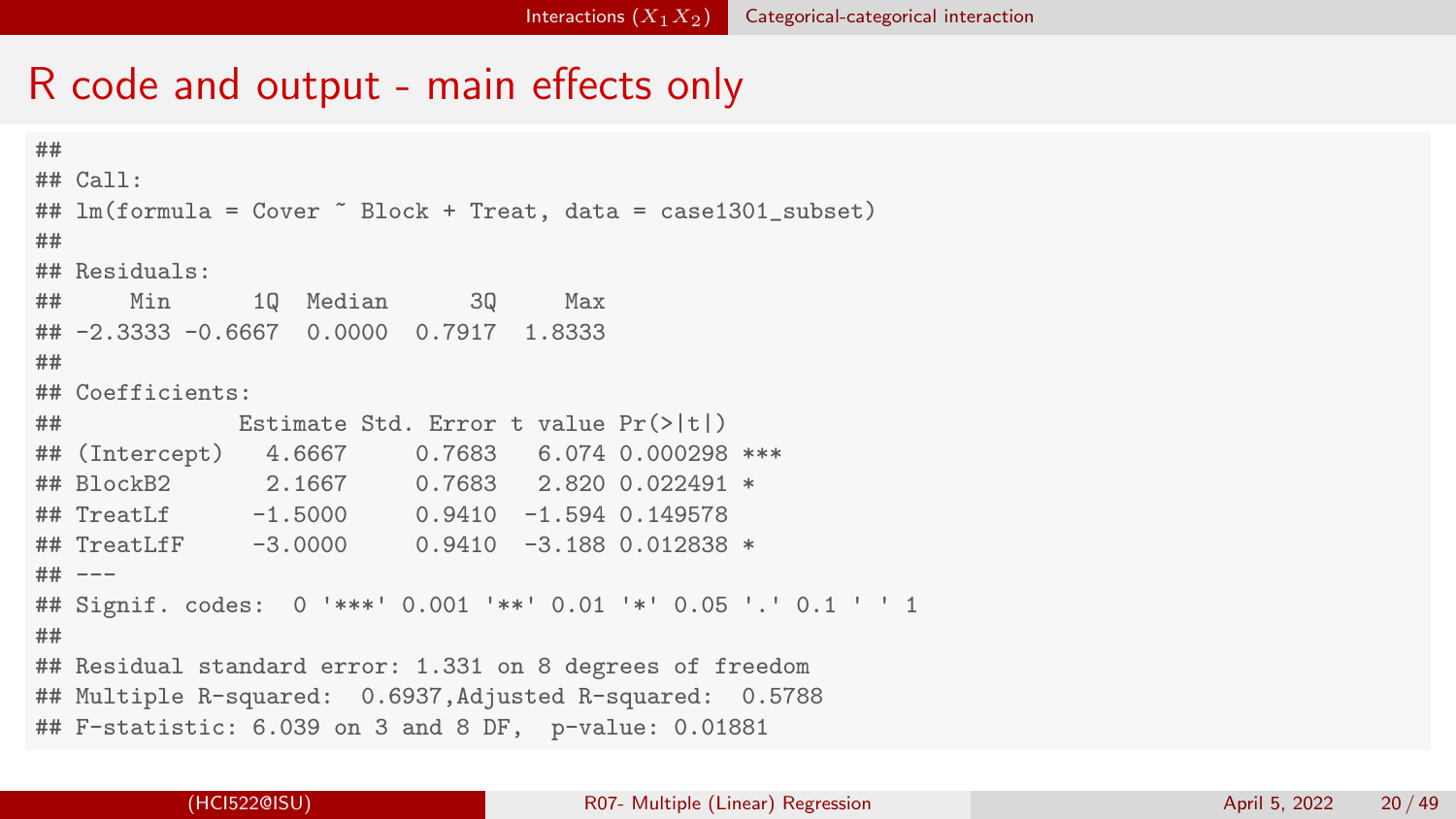## Credible intervals

| ## |                | $2.5 \%$                 | $97.5 \%$           |
|----|----------------|--------------------------|---------------------|
|    | ## (Intercept) |                          | 2.8949744 6.4383590 |
|    | ## BlockB2     |                          | 0.3949744 3.9383590 |
|    | ## TreatLf     | $-3.6698711$ 0.6698711   |                     |
|    | ## TreatLfF    | $-5.1698711 - 0.8301289$ |                     |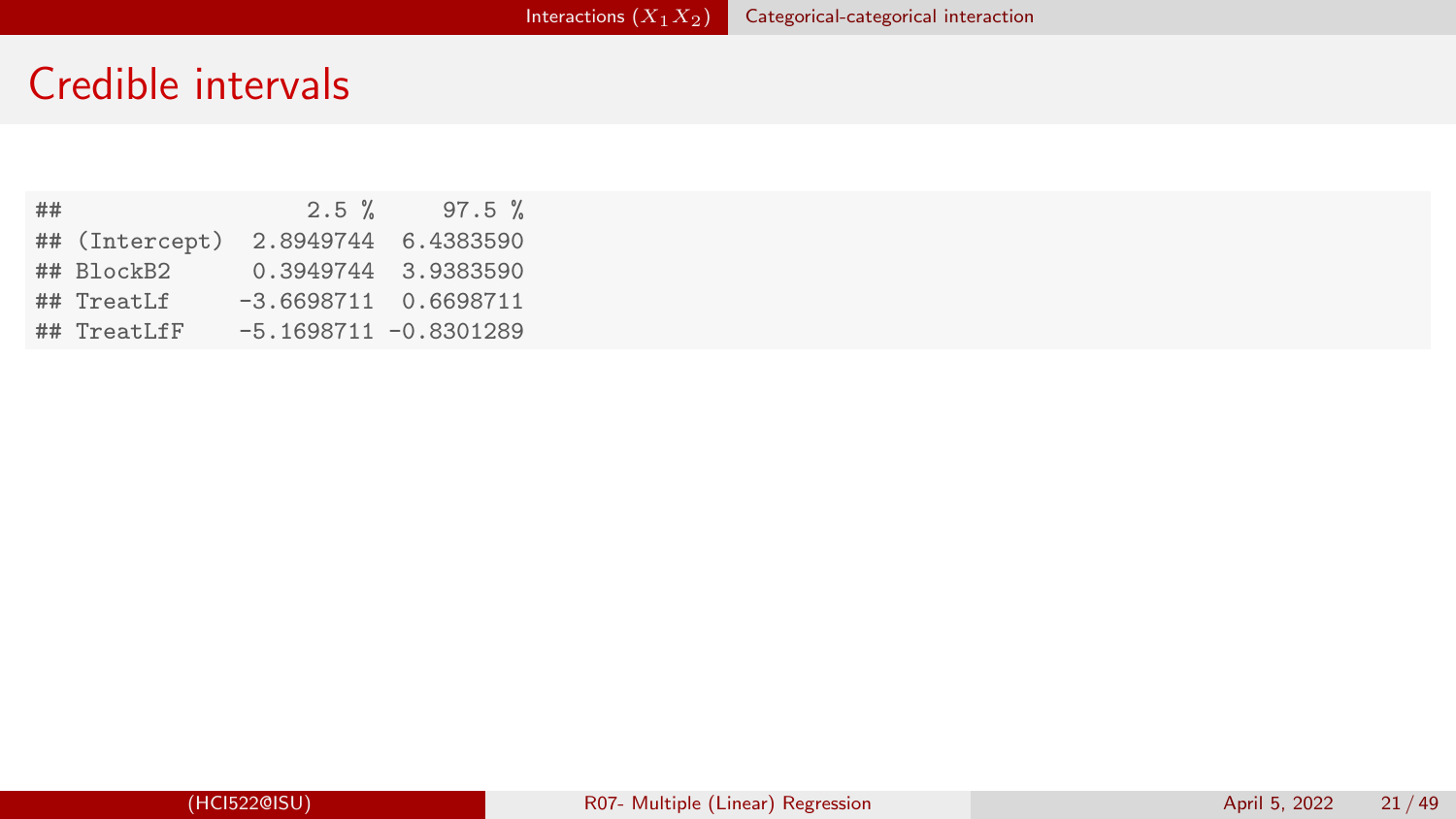## Interpretation

- $\bullet$  In block B1 and treatment L, the mean cover is 4.7 (2.9, 6.4).
- The mean increase in cover from block B1 to block B2 is 2.2 (0.4, 3.9) while holding treatment constant.
- The mean increase in cover from treatment L to treatment Lf is -1.5 (-3.7, 0.7) while holding block constant.
- The mean increase in cover from treatment L to treatment LfF is -3 (-5.2, -0.8) while holding block constant.
- The model with block and treatment explains 69% of the variability in cover.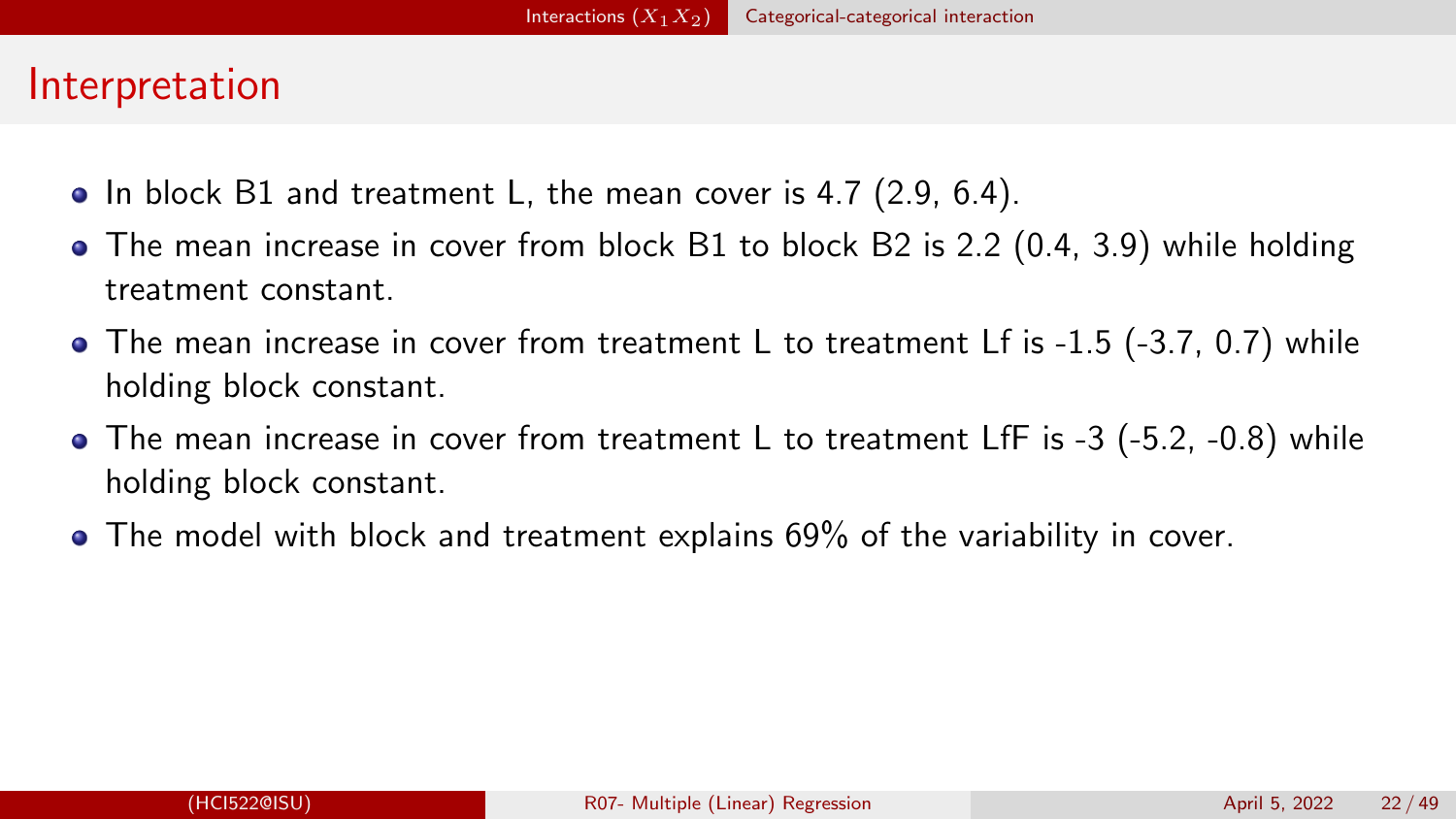## R code and output - with an interaction

```
##
## Call\cdot## lm(formula = Cover " Block * Treat, data = case1301_subset)
##
## Residuals:
## Min 1Q Median 3Q Max
## -1.500 -0.625 0.000 0.625 1.500
##
## Coefficients:
## Estimate Std. Error t value Pr(>|t|)
## (Intercept) 4.000e+00 8.898e-01 4.496 0.00412 **
               3.500e+00 1.258e+00 2.782 0.03193 *
## TreatLf -1.976e-15 1.258e+00 0.000 1.00000
\## TreatLfF -2.500e+00 1.258e+00 -1.987 0.09413
## BlockB2:TreatLf -3.000e+00 1.780e+00 -1.686 0.14280
## BlockB2:TreatLfF -1.000e+00 1.780e+00 -0.562 0.59450
## ---
## Signif. codes: 0 '***' 0.001 '**' 0.01 '*' 0.05 '.' 0.1 ' ' 1
##
## Residual standard error: 1.258 on 6 degrees of freedom
## Multiple R-squared: 0.7946,Adjusted R-squared: 0.6234
## F-statistic: 4.642 on 5 and 6 DF, p-value: 0.04429
```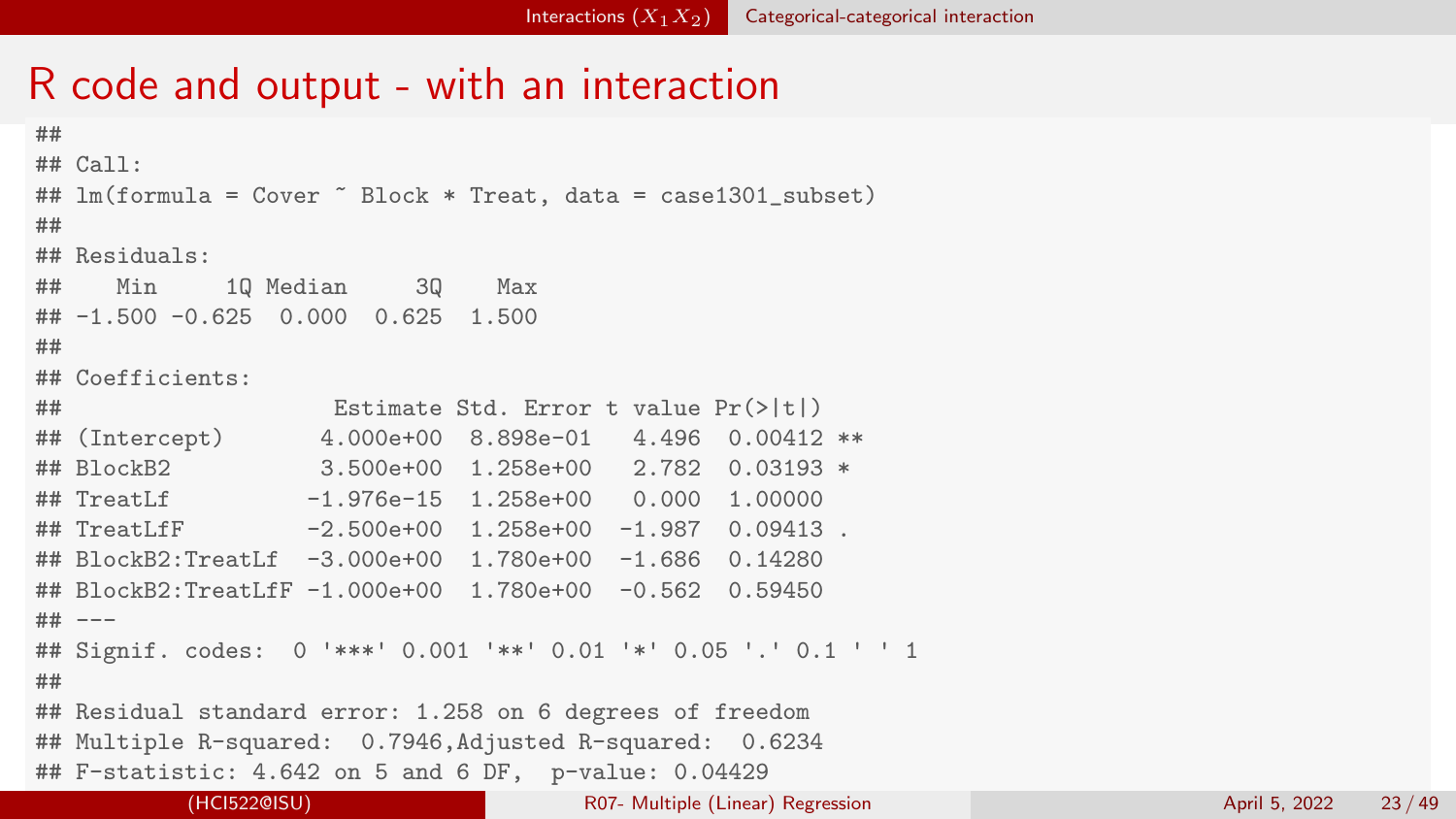## Credible intervals

| ## |                                          |                        | $2.5 \%$ 97.5 %     |
|----|------------------------------------------|------------------------|---------------------|
|    | ## (Intercept)                           |                        | 1.8228442 6.1771558 |
|    | ## BlockB2                               |                        | 0.4210368 6.5789632 |
|    | ## TreatLf                               | $-3.0789632$ 3.0789632 |                     |
|    | ## TreatLfF                              | $-5.5789632$ 0.5789632 |                     |
|    | ## BlockB2:TreatLf -7.3543116 1.3543116  |                        |                     |
|    | ## BlockB2:TreatLfF -5.3543116 3.3543116 |                        |                     |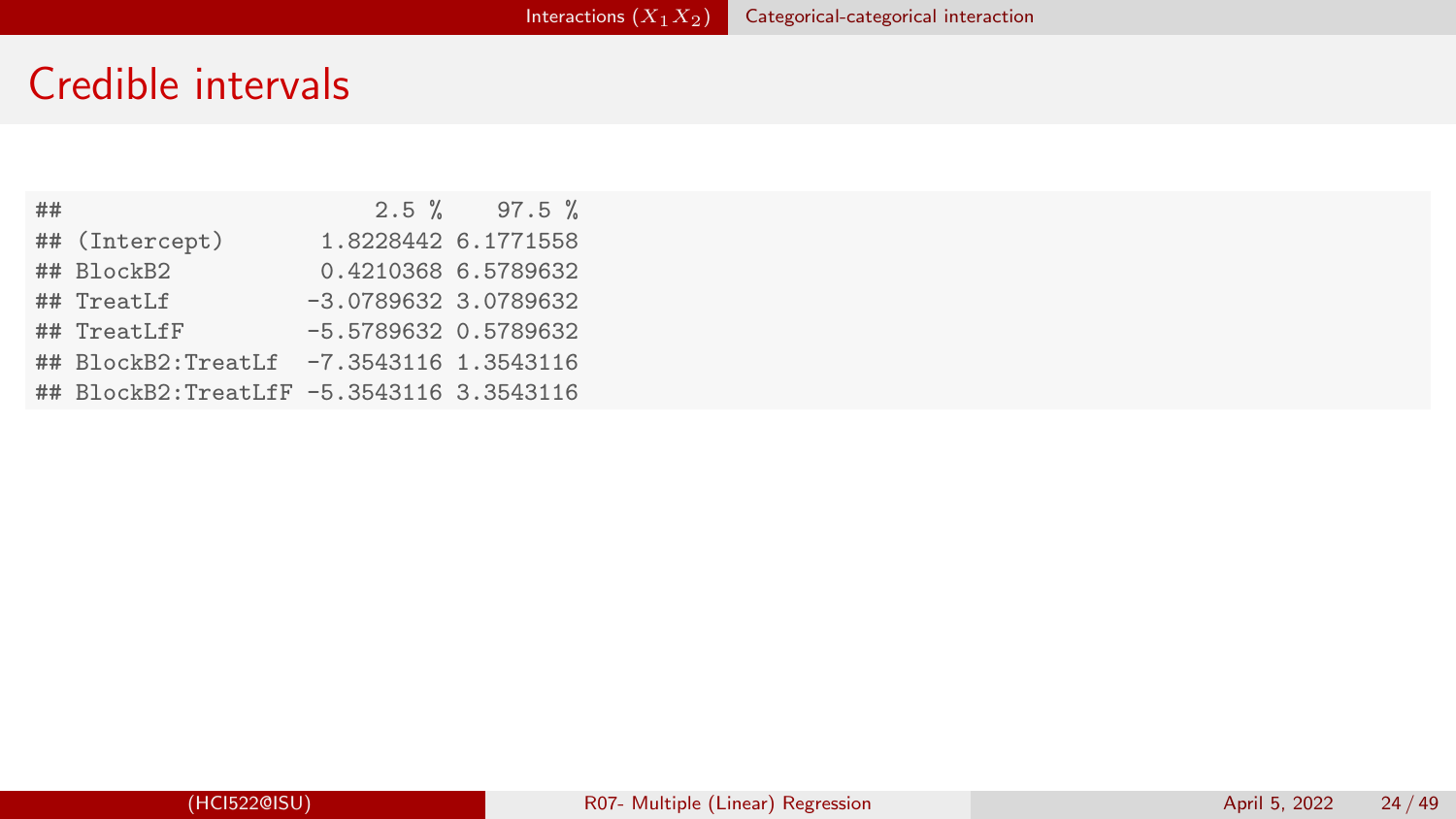### Interpretation

- $\bullet$  In block B1 and treatment L, the mean cover is 4 (1.8, 6.2).
- The mean increase in cover from block B1 to block B2 is 3.5 (0.4, 6.6) in treatment L.
- The mean increase in cover from treatment L to treatment Lf is 0 (-3.1, 3.1) in block B1.
- $\bullet$  The mean increase in cover from treatment L to treatment LfF is -2.5 (-5.6, 0.6) in block B1.
- The model that includes block, treatment, and their interaction explains 79% of the variability in cover.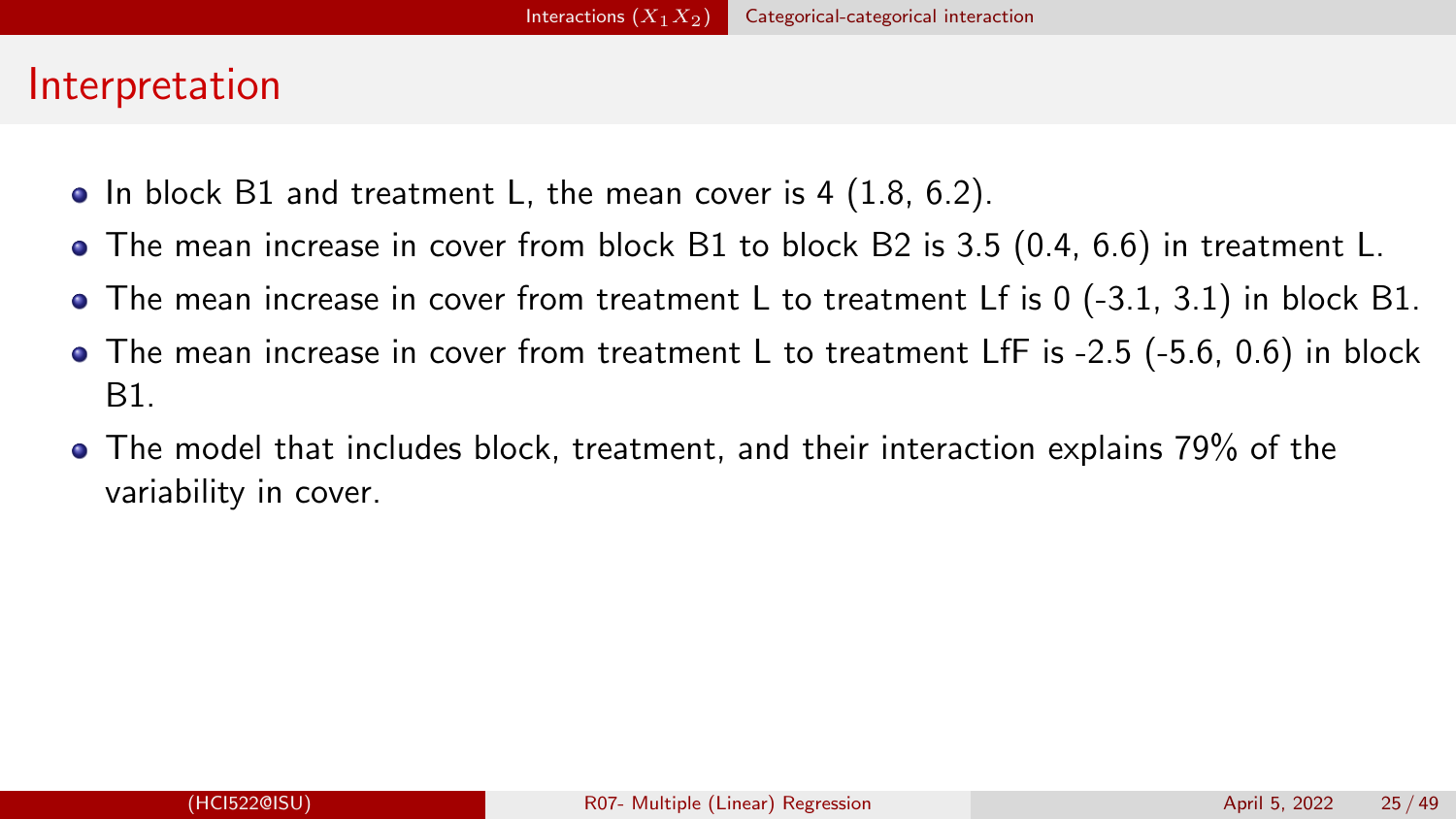## Visualizing the models

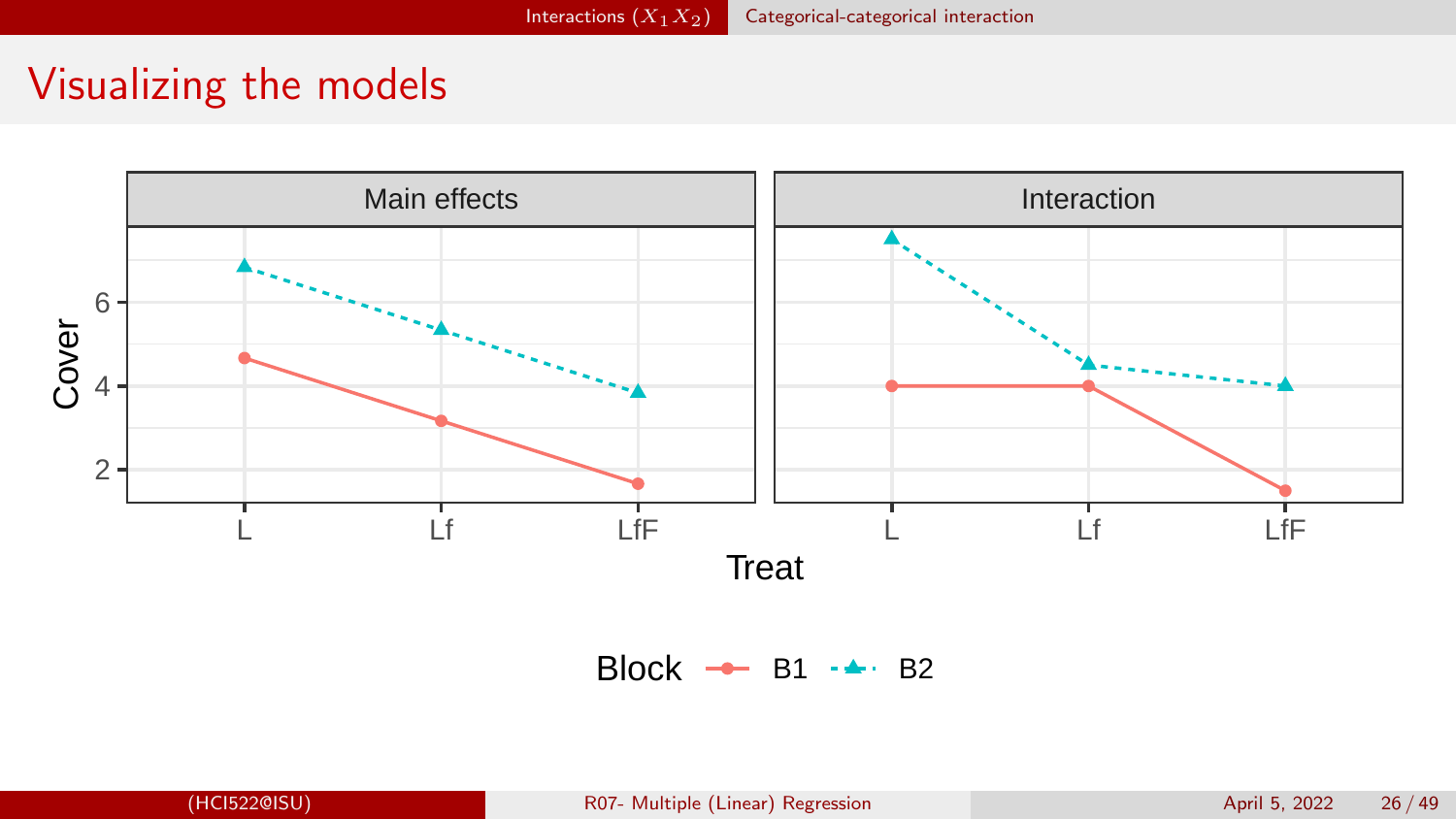# <span id="page-26-0"></span>In-flight energy expenditure (Sleuth3::case1002)

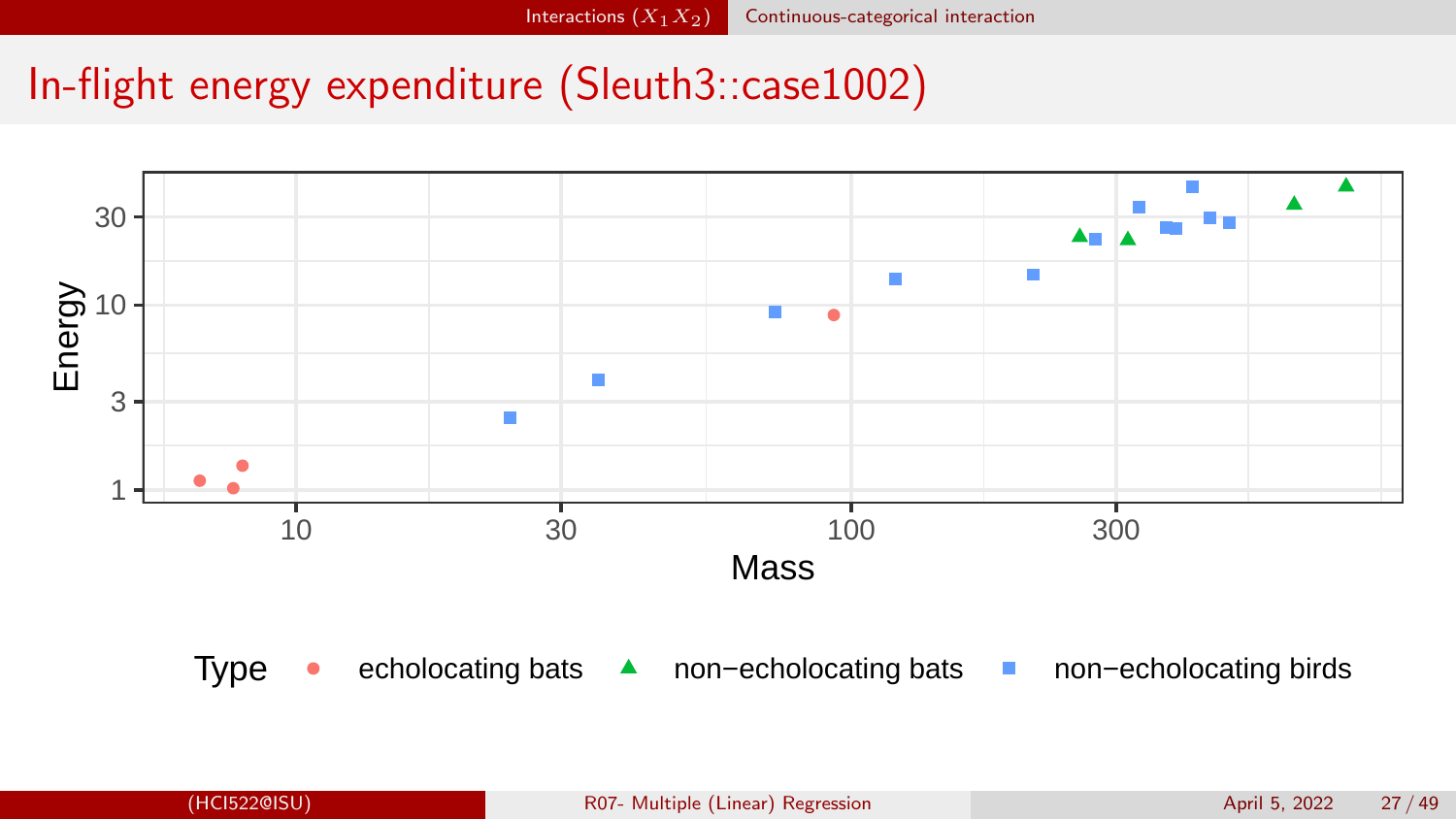## Continuous-categorical interaction

Let category A be the reference level. For observation  $i$ , let

- $\bullet$   $Y_i$  be the dependent variable
- $\bullet$   $X_{i,1}$  be the continuous independent variable,
- $\bullet$   $B_i$  be a dummy variable for category B, and
- $\bullet$   $C_i$  be a dummy variable for category C.

The mean containing only main effects is

$$
\mu_i = \beta_0 + \beta_1 X_{i,1} + \beta_2 B_i + \beta_3 C_i.
$$

The mean with the interaction is

$$
\mu_i = \beta_0 + \beta_1 X_{i,1} + \beta_2 B_i + \beta_3 C_i + \beta_4 X_{i,1} B_i + \beta_5 X_{i,1} C_i.
$$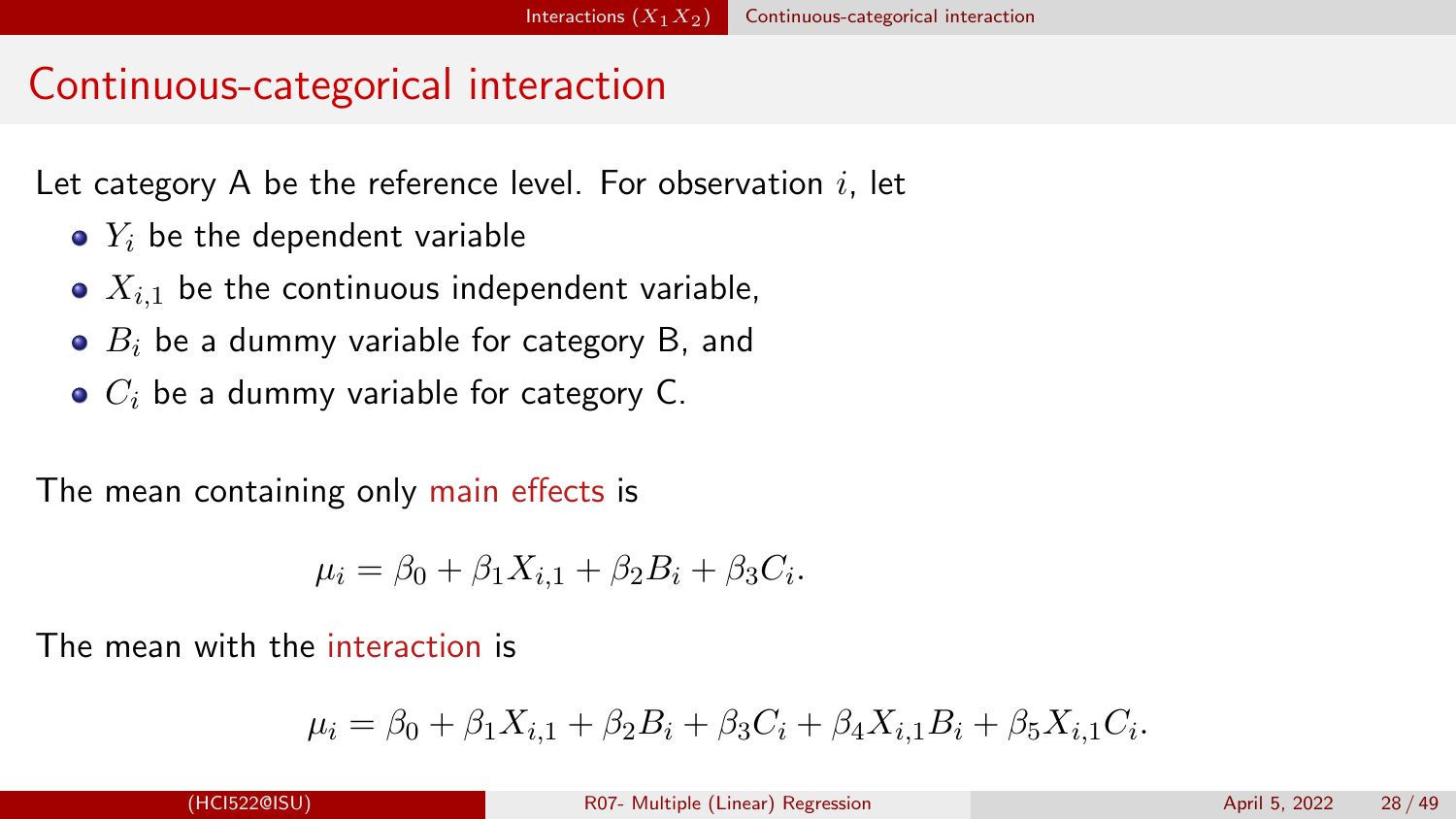## Interpretation for the main effect model

The mean containing only main effects is

$$
\mu_i = \beta_0 + \beta_1 X_{i,1} + \beta_2 B_i + \beta_3 C_i.
$$

For each category, the line is

| Category | Line $(\mu)$          |             |
|----------|-----------------------|-------------|
|          |                       | $\beta_1 X$ |
| В        | $(\beta_0 + \beta_2)$ | $\beta_1 X$ |
| C /      | $\beta_0 + \beta_3$   | $\beta_1 X$ |

Each category has a different intercept, but a common slope.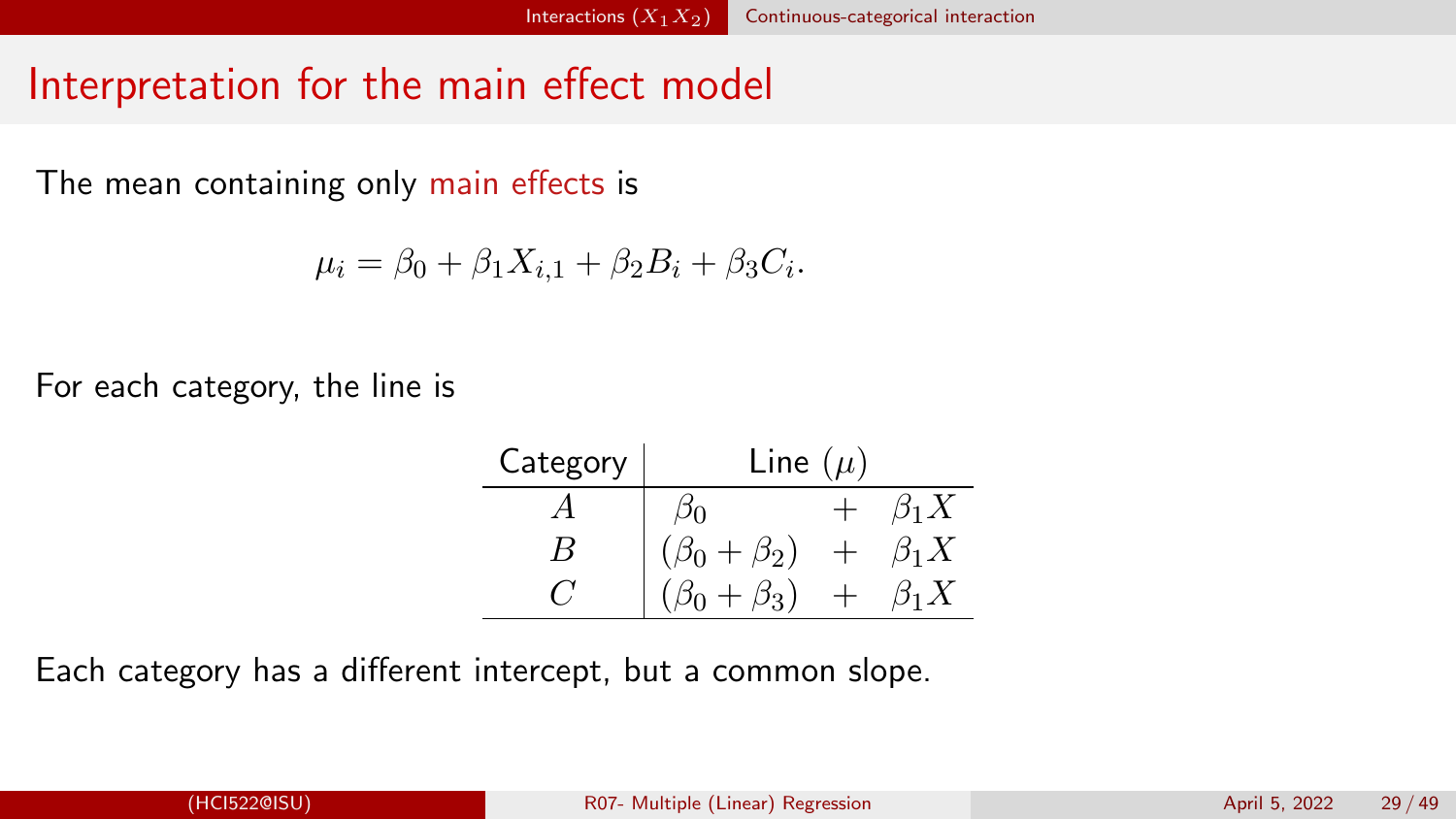## Interpretation for the model with an interaction

The model with an interaction is

$$
\mu_i = \beta_0 + \beta_1 X_{i,1} + \beta_2 B_i + \beta_3 C_i + \beta_4 X_{i,1} B_i + \beta_5 X_{i,1} C_i
$$

For each category, the line is

| Category   |                       | Line $(\mu)$                                   |
|------------|-----------------------|------------------------------------------------|
|            |                       | $+ \beta_1$                                    |
| R          |                       | $(\beta_0 + \beta_2)$ + $(\beta_1 + \beta_4)X$ |
| $\epsilon$ | $(\beta_0 + \beta_3)$ | $+(\beta_1+\beta_5)X$                          |

Each category has its own intercept and its own slope.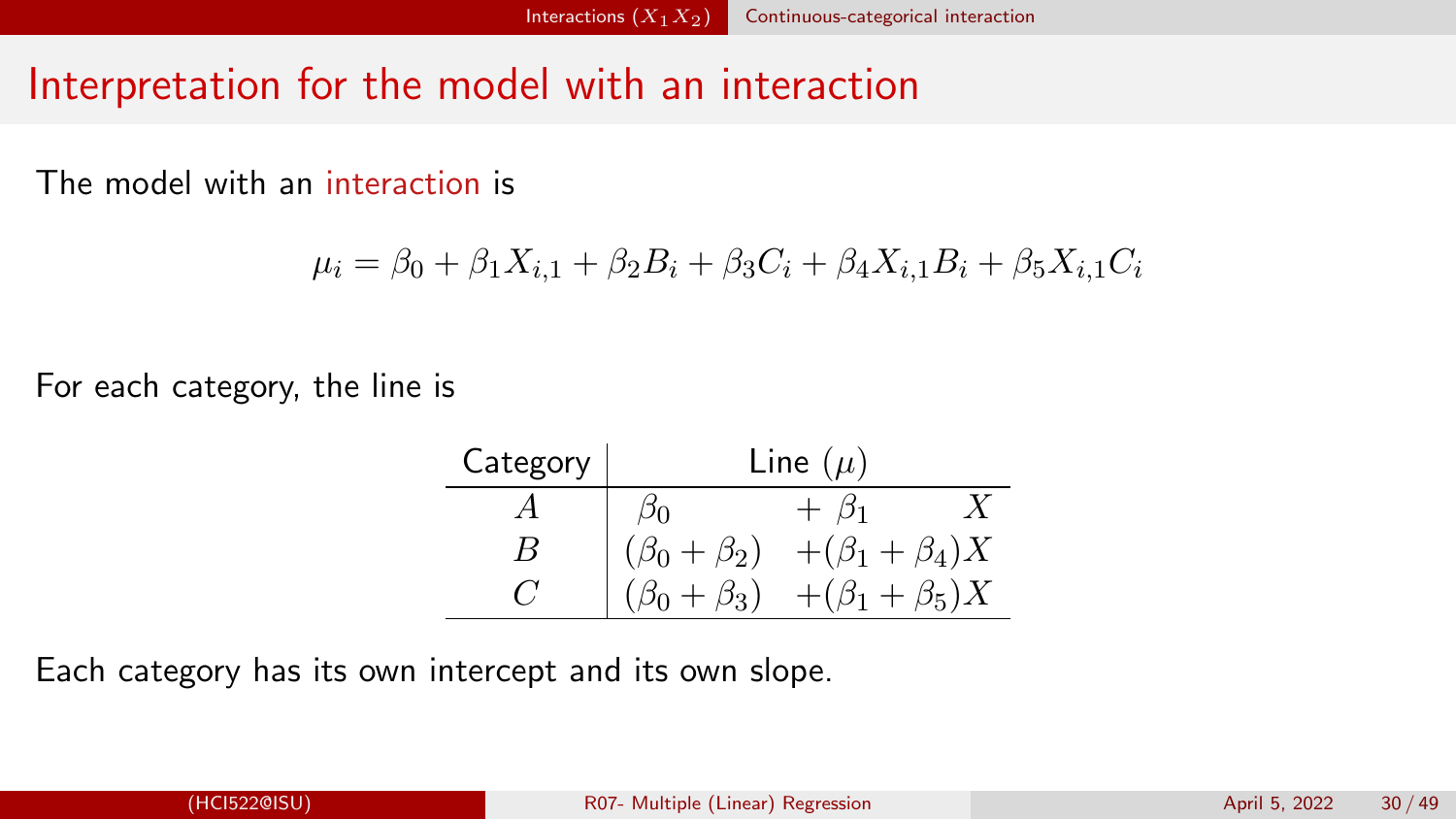## R code and output - main effects only

summary(mM  $\leftarrow \ln(\log(\text{Energy}) - \log(\text{Mass}) + \text{Type}, \text{case1002}))$ 

```
##
## C = 71## lm(formula = log(Energy) \sim log(Mass) + Type, data = case1002)
##
## Residuals:
## Min 1Q Median 3Q Max
## -0.23224 -0.12199 -0.03637 0.12574 0.34457
##
## Coefficients:
## Estimate Std. Error t value Pr(>|t|)
## (Intercept) -1.49770 0.14987 -9.993 2.77e-08 ***
## log(Mass) 0.81496 0.04454 18.297 3.76e-12 ***
## Typenon-echolocating bats -0.07866 0.20268 -0.388 0.703
## Typenon-echolocating birds 0.02360 0.15760 0.150 0.883
## ---
## Signif. codes: 0 '***' 0.001 '**' 0.01 '*' 0.05 '.' 0.1 ' ' 1
##
## Residual standard error: 0.186 on 16 degrees of freedom
## Multiple R-squared: 0.9815,Adjusted R-squared: 0.9781
## F-statistic: 283.6 on 3 and 16 DF, p-value: 4.464e-14
         (HCI522@ISU) R07- Multiple (Linear) Regression April 5, 2022 31 / 49
```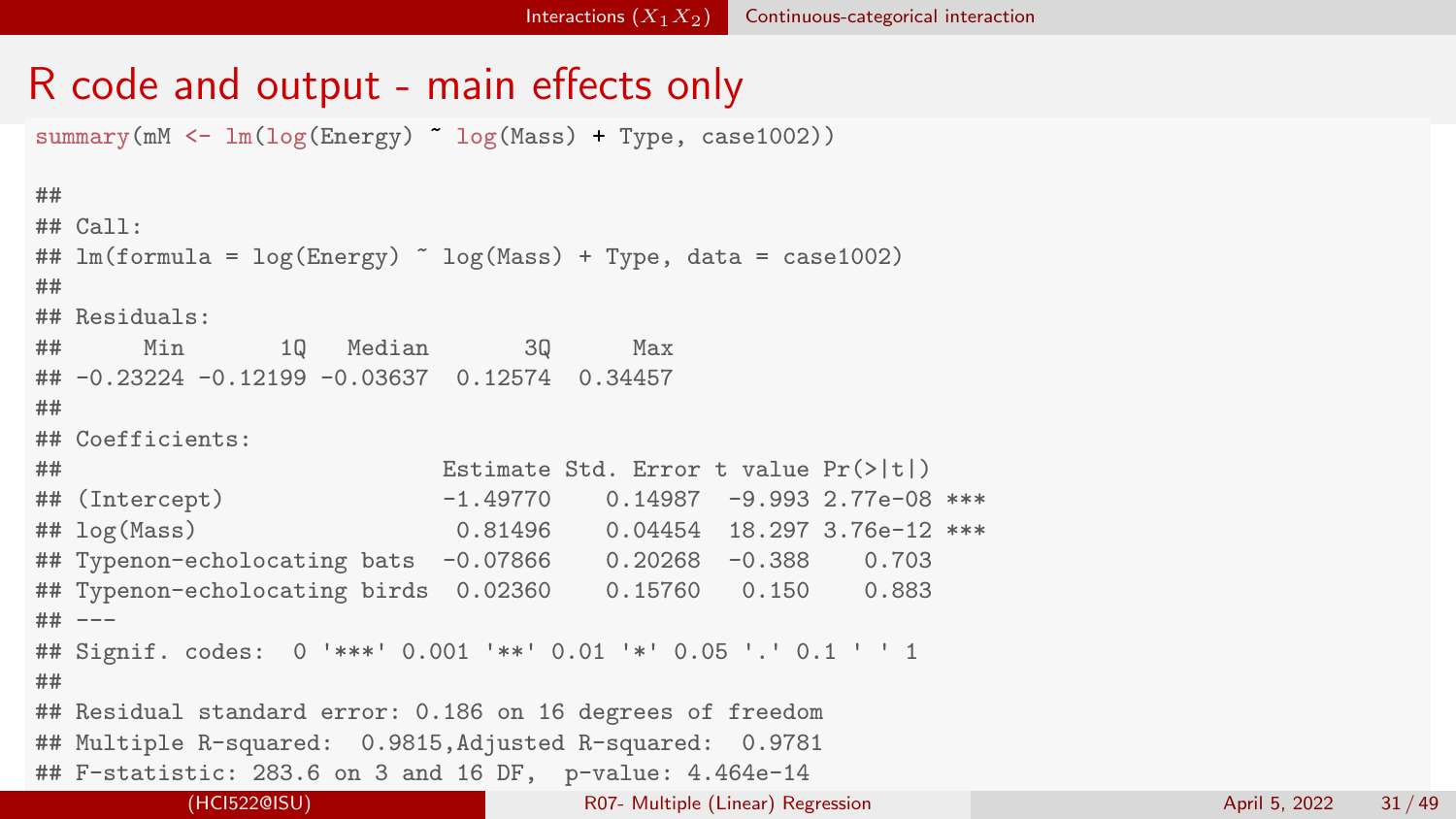## Credible intervals

| ## |                                                    |                         | $2.5 \%$ 97.5 %     |
|----|----------------------------------------------------|-------------------------|---------------------|
|    | ## (Intercept)                                     | $-1.8154046 -1.1799884$ |                     |
|    | $## \log(Mass)$                                    |                         | 0.7205339 0.9093811 |
|    | ## Typenon-echolocating bats -0.5083245 0.3509972  |                         |                     |
|    | ## Typenon-echolocating birds -0.3104999 0.3576964 |                         |                     |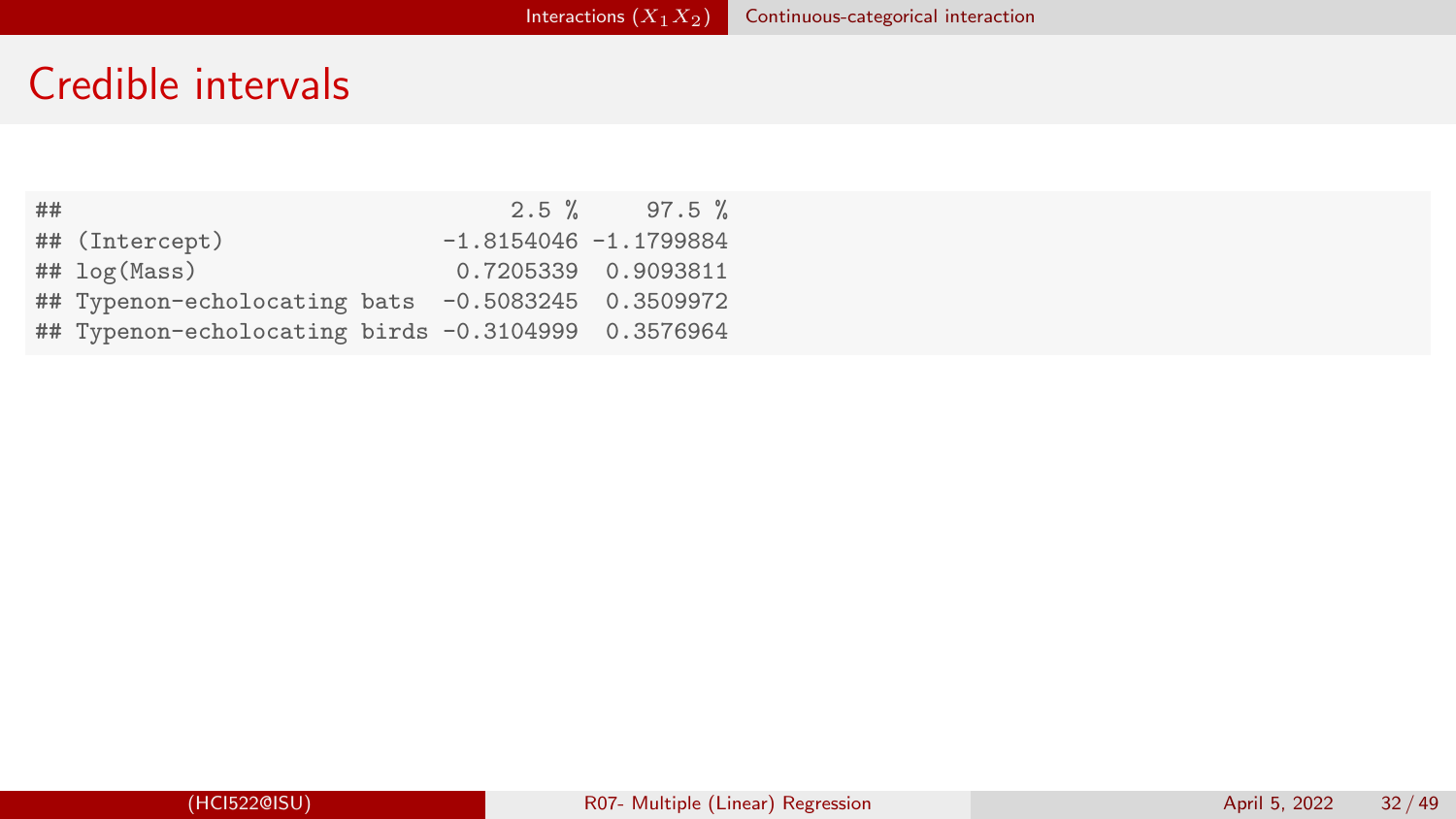## Interpretation

- $\bullet$  For echo-locating bats that weigh 1 gram (log(Mass) is 0), the mean energy expenditure is -1.5 (-1.8, -1.2) watts.
- The mean increase in the logarithm of energy expenditure per unit increase in the logarithm of mass is 0.8 (0.7, 0.9) while holding type of bird or bat constant.
- The mean increase in the logarithm of energy expenditure from echolocating bats to non-echolocating bats is -0.1 (-0.5, 0.4) while mass constant.
- The mean increase in the logarithm of energy expenditure from echolocating bats to non-echolocating birds is 0 (-0.3, 0.4) while mass constant.
- The model the includes main effects for the logarithm of mass and the type of bird or bat explains 98% of the variability in the logarithm of energy expenditure.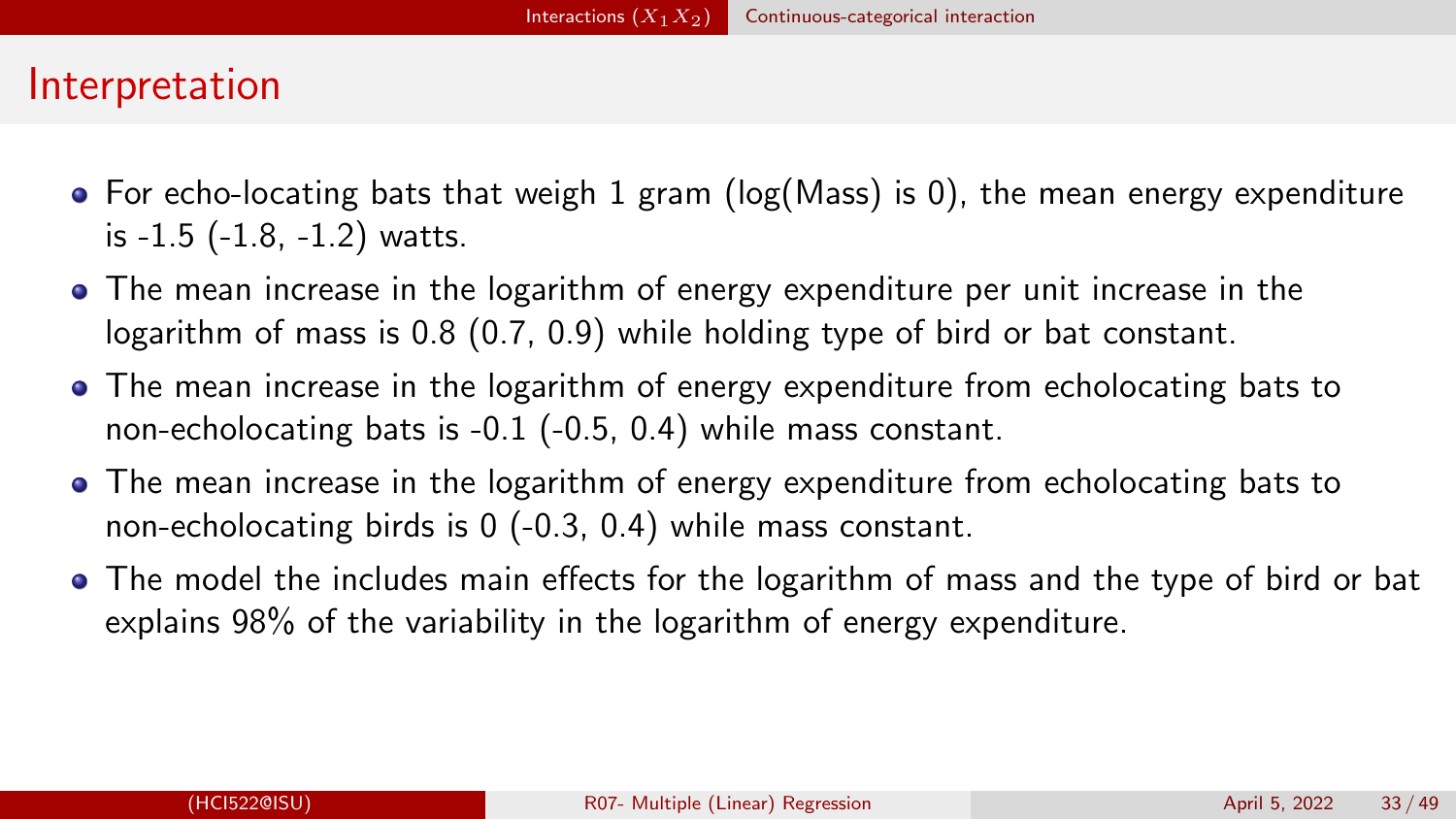## R code and output - with an interaction

summary(mI  $\leftarrow$  lm(log(Energy)  $\sim$  log(Mass)  $*$  Type, case1002))

```
##
## C = 71## lm(formula = log(Energy) \sim log(Mass) * Type, data = case1002)
##
## Residuals:
## Min 1Q Median 3Q Max
## -0.25152 -0.12643 -0.00954 0.08124 0.32840
##
## Coefficients:
## Estimate Std. Error t value Pr(>|t|)
## (Intercept) -1.47052 0.24767 -5.937 3.63e-05 ***
## log(Mass) 0.80466 0.08668 9.283 2.33e-07 ***
## Typenon-echolocating bats 1.26807 1.28542 0.987 0.341
## Typenon-echolocating birds -0.11032 0.38474 -0.287 0.779
## log(Mass):Typenon-echolocating bats -0.21487 0.22362 -0.961 0.353
## log(Mass):Typenon-echolocating birds 0.03071 0.10283 0.299 0.770
## ---
## Signif. codes: 0 '***' 0.001 '**' 0.01 '*' 0.05 '.' 0.1 ' ' 1
##
## Residual standard error: 0.1899 on 14 degrees of freedom
## Multiple R-squared: 0.9832,Adjusted R-squared: 0.9771
(HCI522@ISU) R07- Multiple (Linear) Regression April 5, 2022 34 / 49
```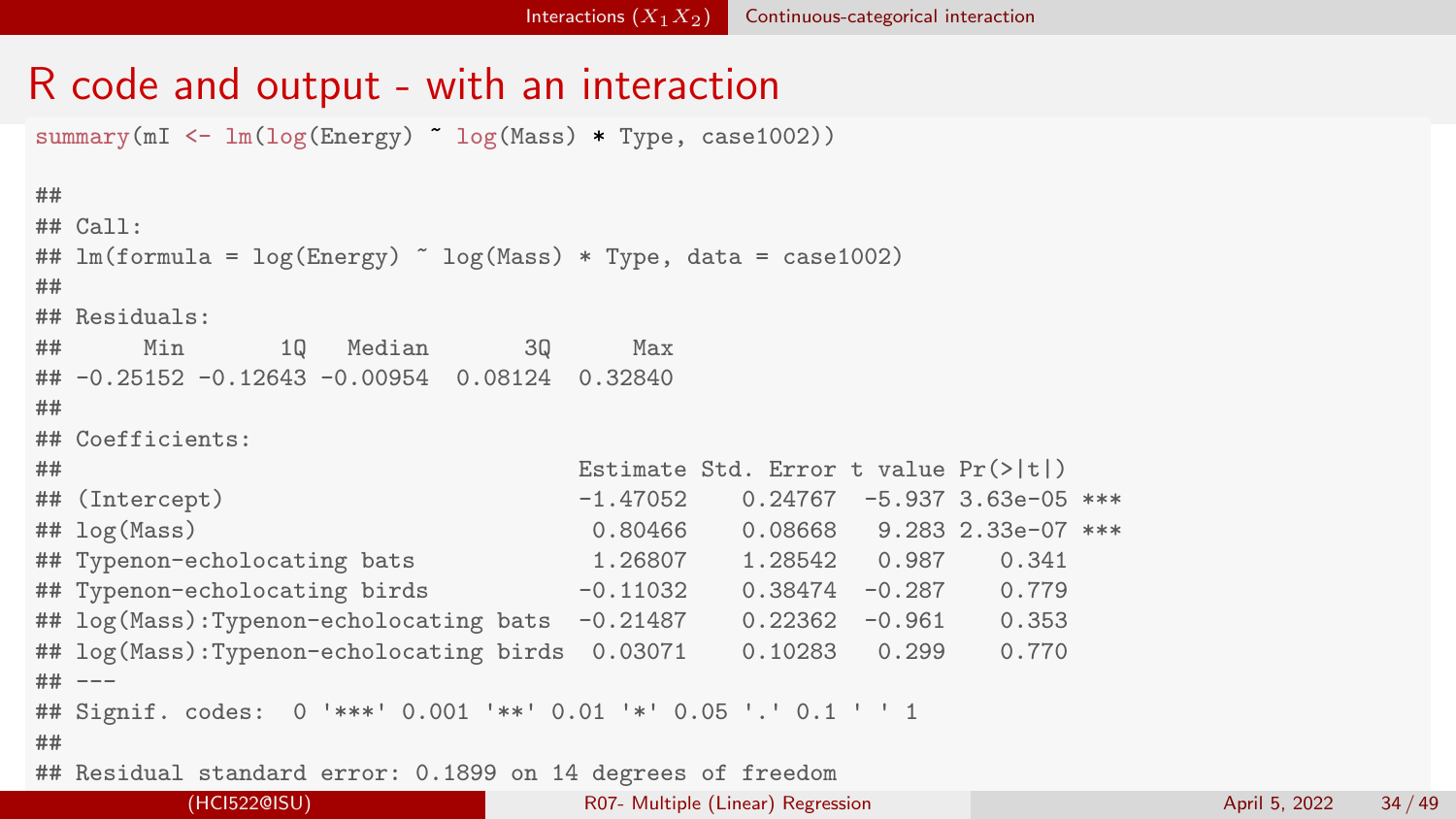## Credible intervals

| ## |                                                              | $2.5 \%$ 97.5 %          |
|----|--------------------------------------------------------------|--------------------------|
|    | ## (Intercept)                                               | $-2.0017153 - 0.9393152$ |
|    | ## log(Mass)                                                 | 0.6187372 0.9905769      |
|    | ## Typenon-echolocating bats                                 | $-1.4888841$ 4.0250195   |
|    | ## Typenon-echolocating birds                                | $-0.9355124$ 0.7148674   |
|    | ## log(Mass):Typenon-echolocating bats -0.6944979 0.2647479  |                          |
|    | ## log(Mass):Typenon-echolocating birds -0.1898417 0.2512682 |                          |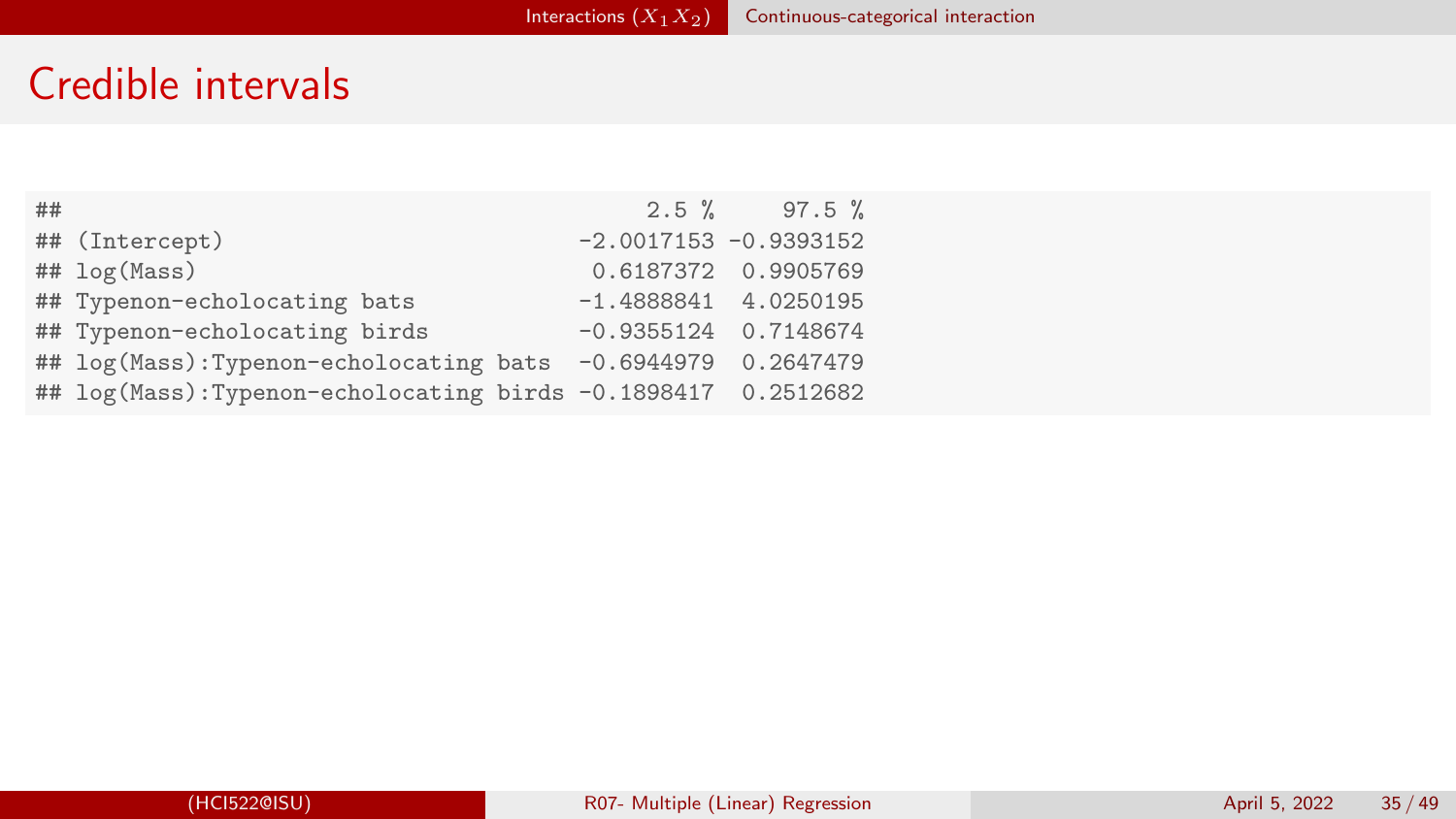#### Interpretation

- $\bullet$  For echo-locating bats that weigh 1 gram (log(Mass) is 0), the mean logarithm of energy expenditure is  $-1.5$  ( $-2$ ,  $-0.9$ ) watts.
- The mean increase in the logarithm of energy expenditure per unit increase in the logarithm of mass is 0.8 (0.6, 1) for echolocating bats.
- The mean increase in the logarithm of energy expenditure from echolocating bats to non-echolocating bats is 1.3 (-1.5, 4) when mass is 1 ( $log(Mass$  is 0).
- The mean increase in the logarithm of energy expenditure from echolocating bats to non-echolocating birds is  $-0.1$  ( $-0.9$ ,  $0.7$ ) when mass is 1 ( $log(Mass$  is 0).
- The model that includes the logarithm of mass, the type of bird and bat, and their interaction explains 98% of the variability in the logarithm of energy.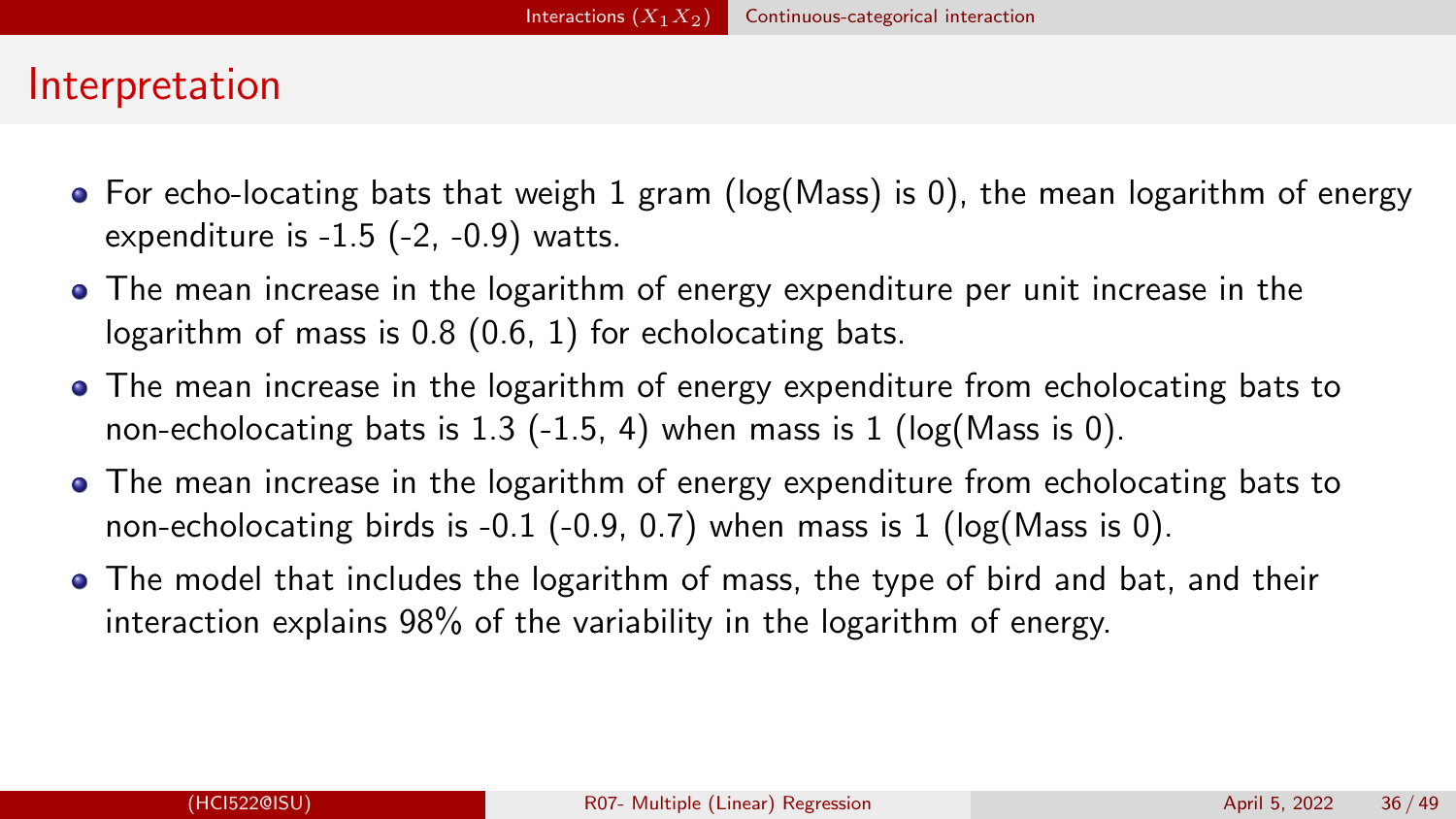## Visualizing the models



Type — echolocating bats --- non−echolocating bats -- non–echolocating birds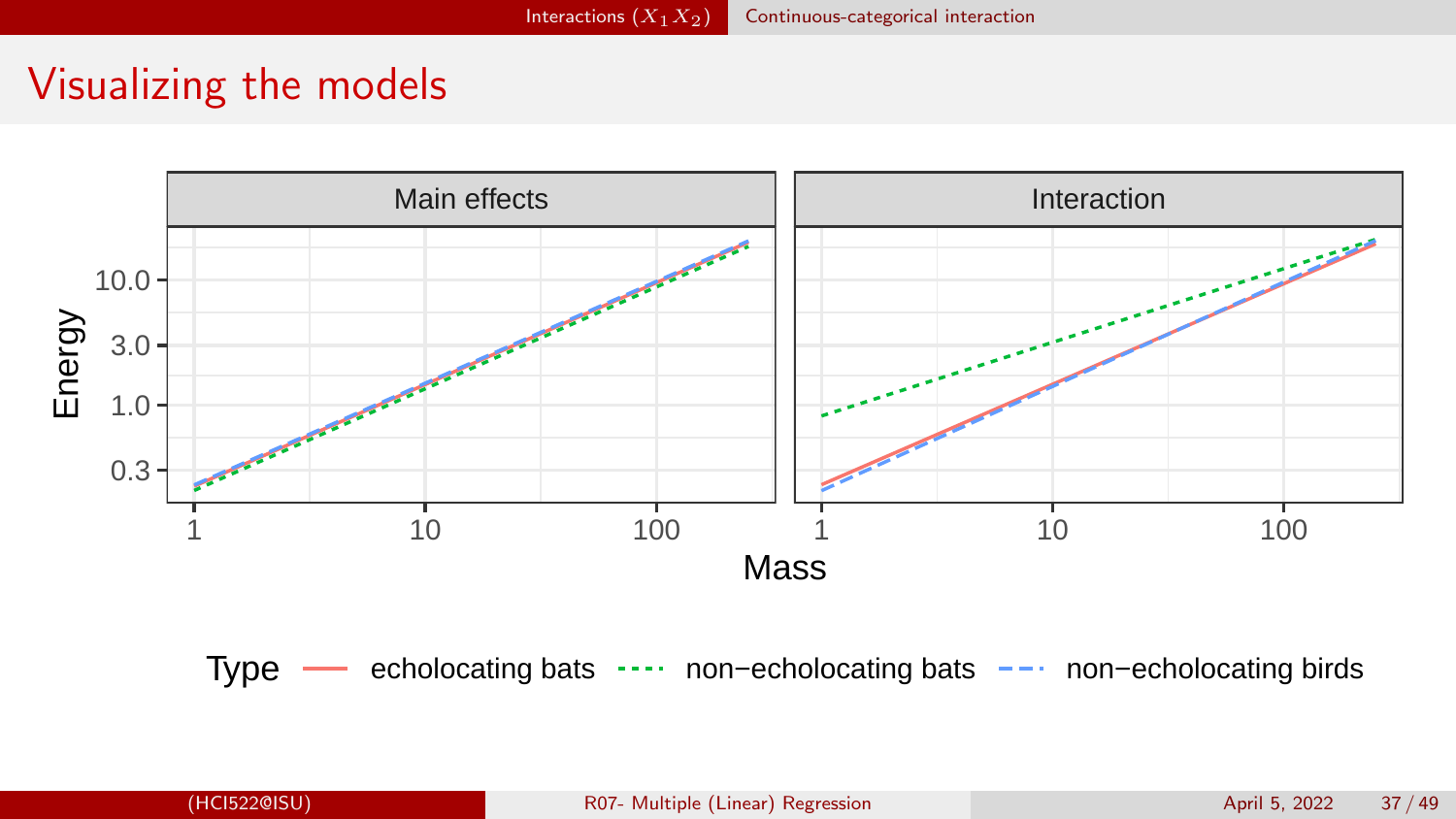## <span id="page-37-0"></span>Continuous-continuous interaction

For observation  $i$ , let

- $\bullet$   $Y_i$  be the dependent variable
- $\bullet$   $X_{i,1}$  be the first continuous independent variable and
- $\bullet$   $X_{i,2}$  be the second continuous independent variable.

The mean containing only main effects is

$$
\mu_i = \beta_0 + \beta_1 X_{i,1} + \beta_2 X_{i,2}.
$$

The mean with the interaction is

$$
\mu_i = \beta_0 + \beta_1 X_{i,1} + \beta_2 X_{i,2} + \beta_3 X_{i,1} X_{i,2}.
$$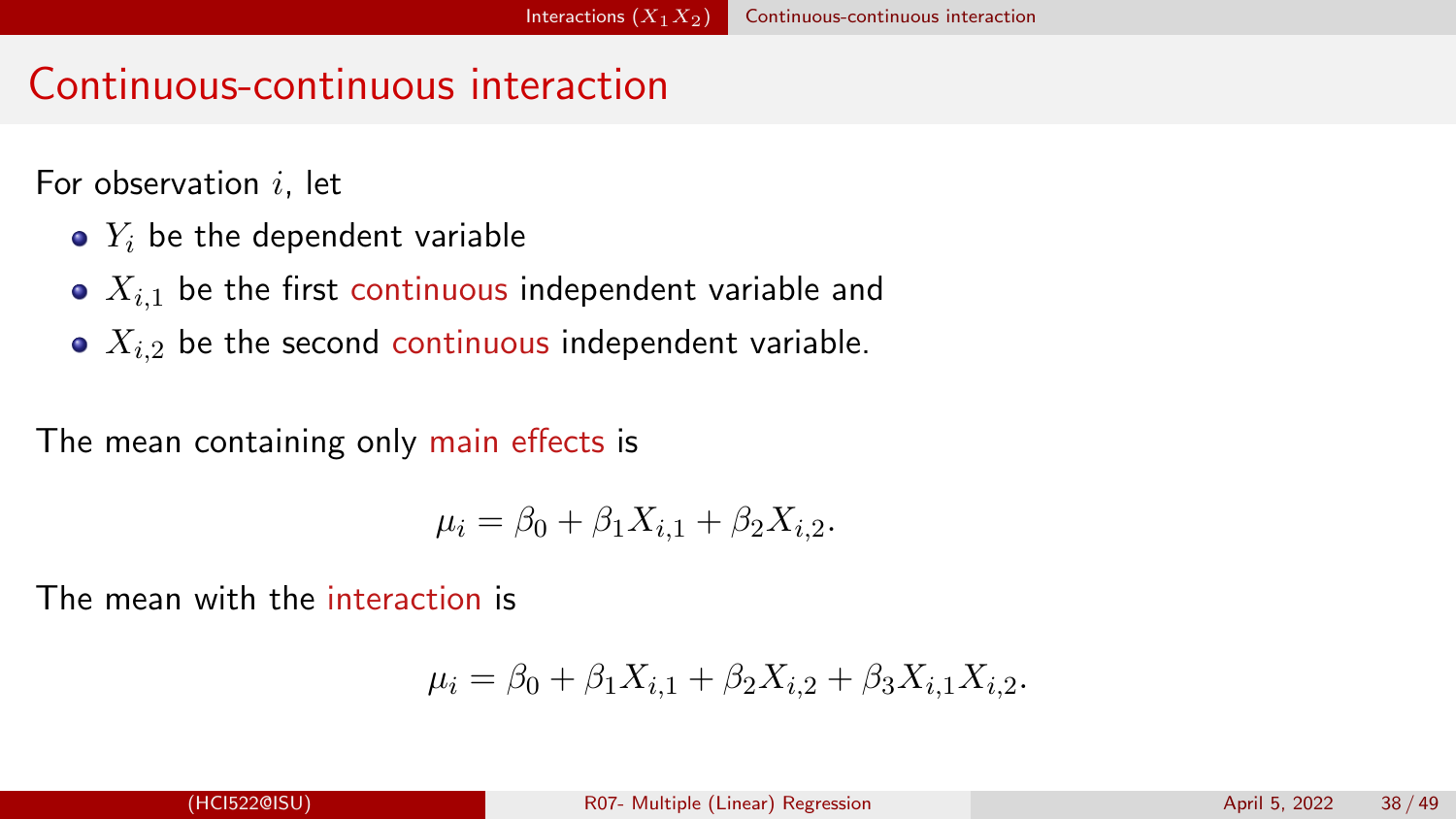## Intepretation - main effects only

Let  $X_{i,1} = x_1$  and  $X_{i,2} = x_2$ , then we can rewrite the line  $(\mu)$  as

 $\mu = (\beta_0 + \beta_2 x_2) + \beta_1 x_1$ 

which indicates that the intercept of the line for  $x_1$  depends on the value of  $x_2$ .

Similarly,

$$
\mu = (\beta_0 + \beta_1 x_1) + \beta_2 x_2
$$

which indicates that the intercept of the line for  $x_2$  depends on the value of  $x_1$ .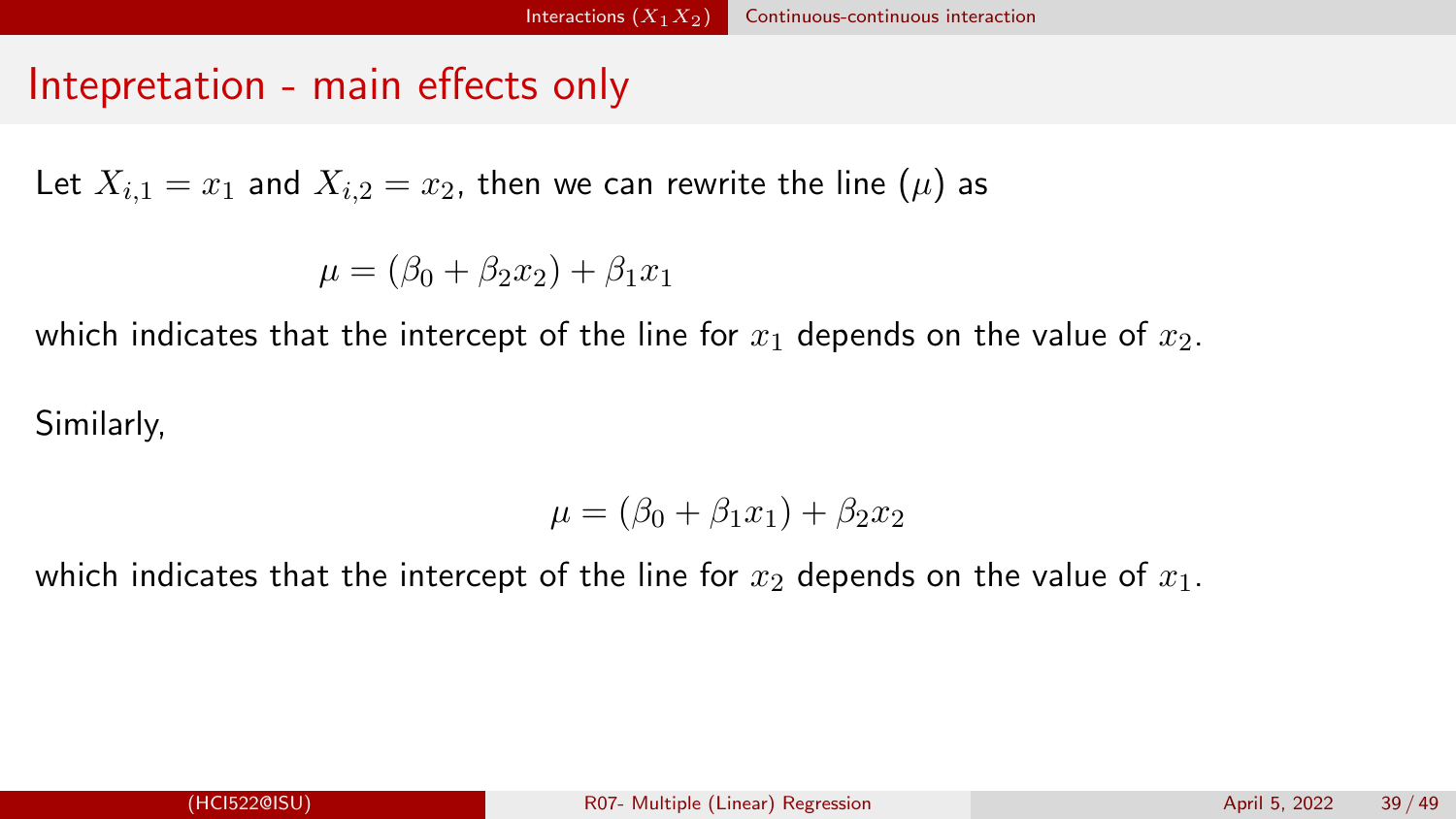## Intepretation - with an interaction

Let  $X_{i,1} = x_1$  and  $X_{i,2} = x_2$ , then we can rewrite the mean  $(\mu)$  as

$$
\mu = (\beta_0 + \beta_2 x_2) + (\beta_1 + \beta_3 x_2)x_1
$$

which indicates that both the intercept and slope for  $x_1$  depend on the value of  $x_2$ .

Similarly,

$$
\mu = (\beta_0 + \beta_1 x_1) + (\beta_2 + \beta_3 x_1) x_2
$$

which indicates that both the intercept and slope for  $x_2$  depend on the value of  $x_1$ .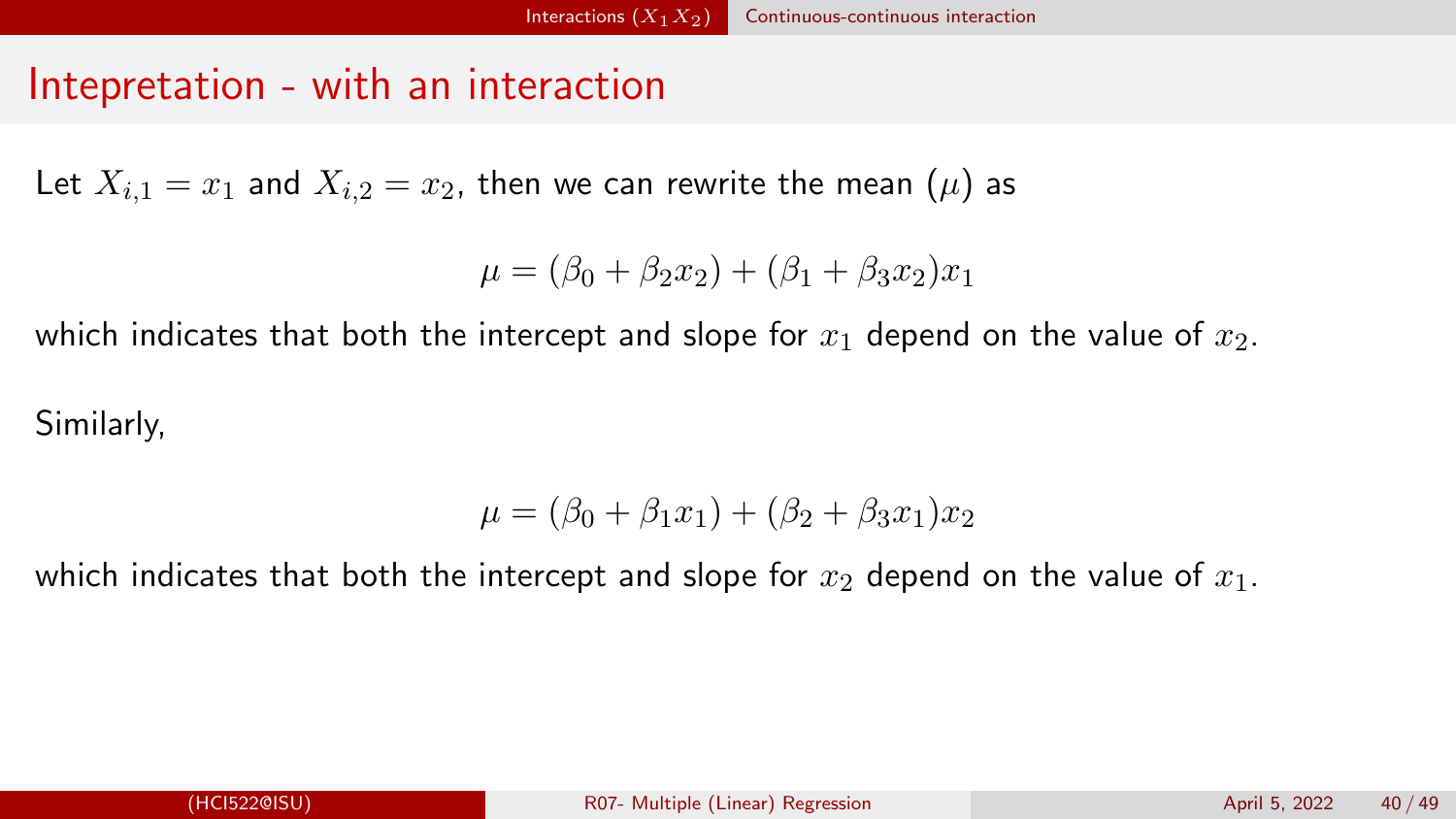## R code and output - main effects only

```
##
## Call:
\## lm(formula = count \infty no3 + maxdepth, data = longnosedace)
##
## Residuals:
## Min 1Q Median 3Q Max
## -55.060 -27.704 -8.679 11.794 165.310
##
## Coefficients:
## Estimate Std. Error t value Pr(>|t|)
## (Intercept) -17.5550 15.9586 -1.100 0.27544
## no3 8.2847 2.9566 2.802 0.00671 **
## maxdepth 0.4811 0.1811 2.656 0.00997 **
## ---
## Signif. codes: 0 '***' 0.001 '**' 0.01 '*' 0.05 '.' 0.1 ' ' 1
##
## Residual standard error: 43.39 on 64 degrees of freedom
## Multiple R-squared: 0.1936,Adjusted R-squared: 0.1684
## F-statistic: 7.682 on 2 and 64 DF, p-value: 0.001022
```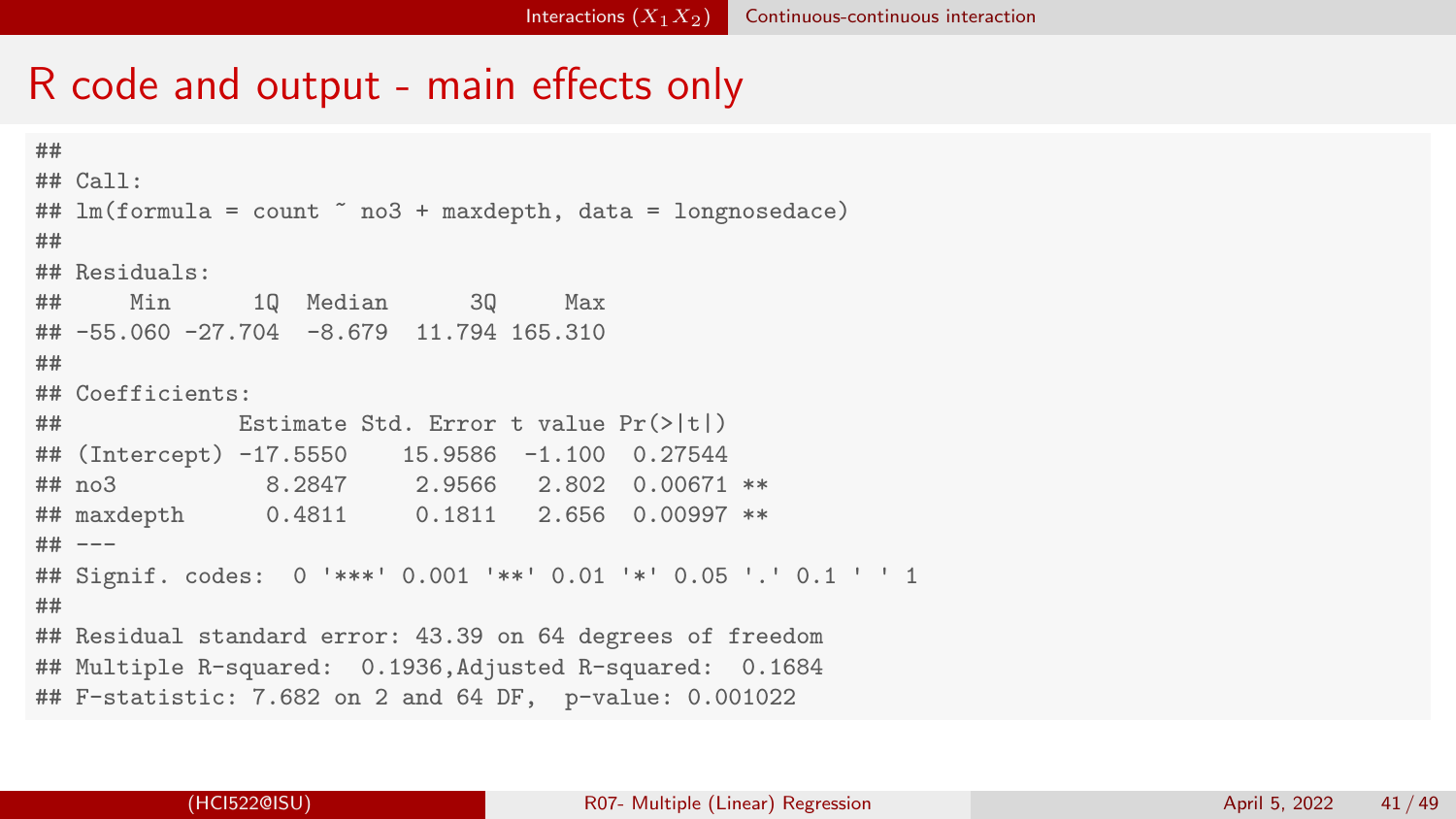### Credible intervals

## 2.5 % 97.5 % ## (Intercept) -49.4361015 14.3260349 2.3782494 14.1912007 ## maxdepth 0.1192458 0.8428725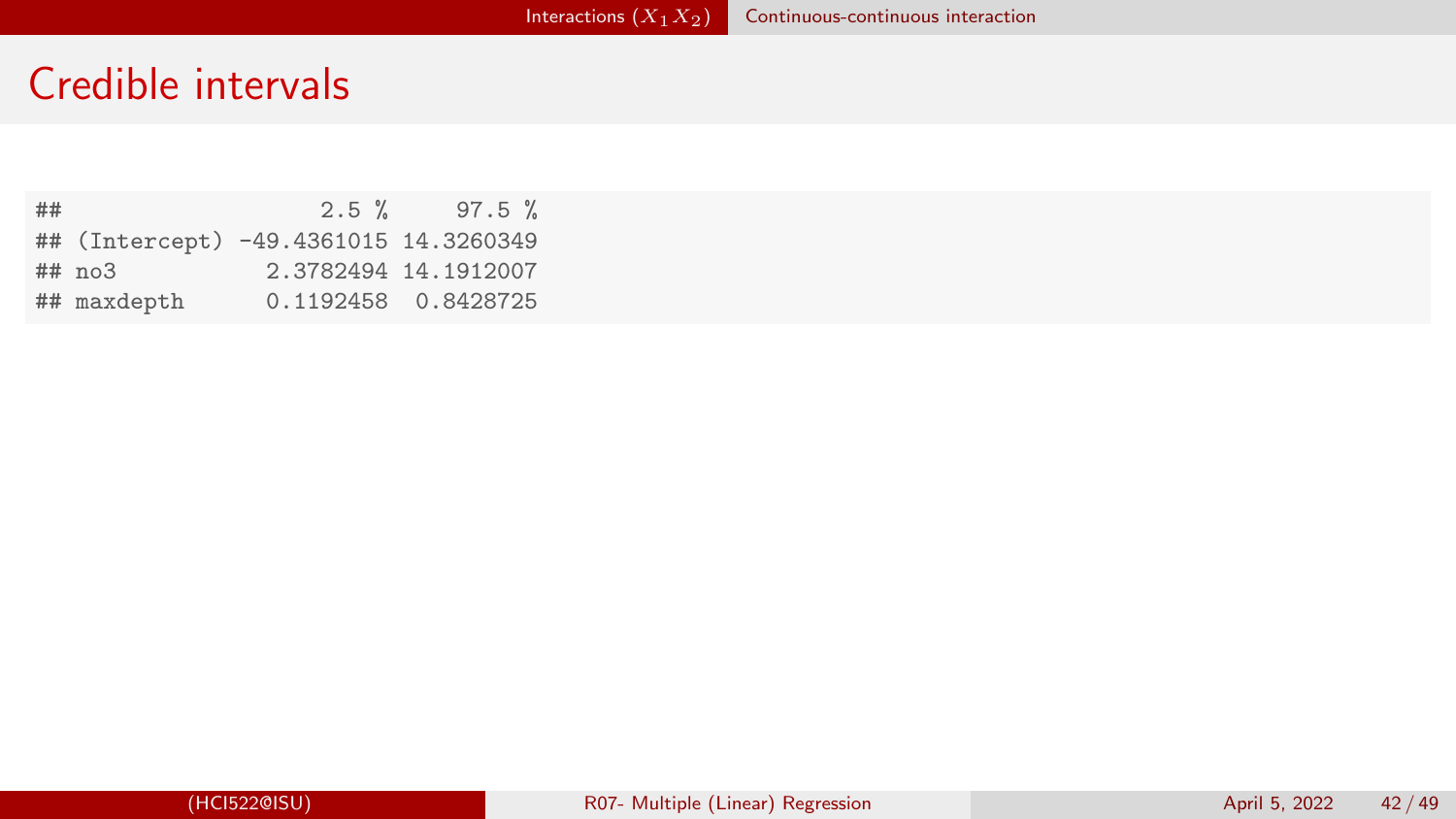## Interpretation

- When nitrate and maximum depth are both zero, the mean longnosedace count is -17.6 (-49.4, 14.3).
- When nitrate increases by 1 mg/L, the mean longnosedace count increases by 8.3 (2.4, 14.2) while holding maximum depth constant.
- When maximum depth increases by 1 cm, the mean longnosedace count increases by 0.5 (0.1, 0.8) while holding nitrate constant.
- The main effects model explains 19% of the variability in longnose dace count.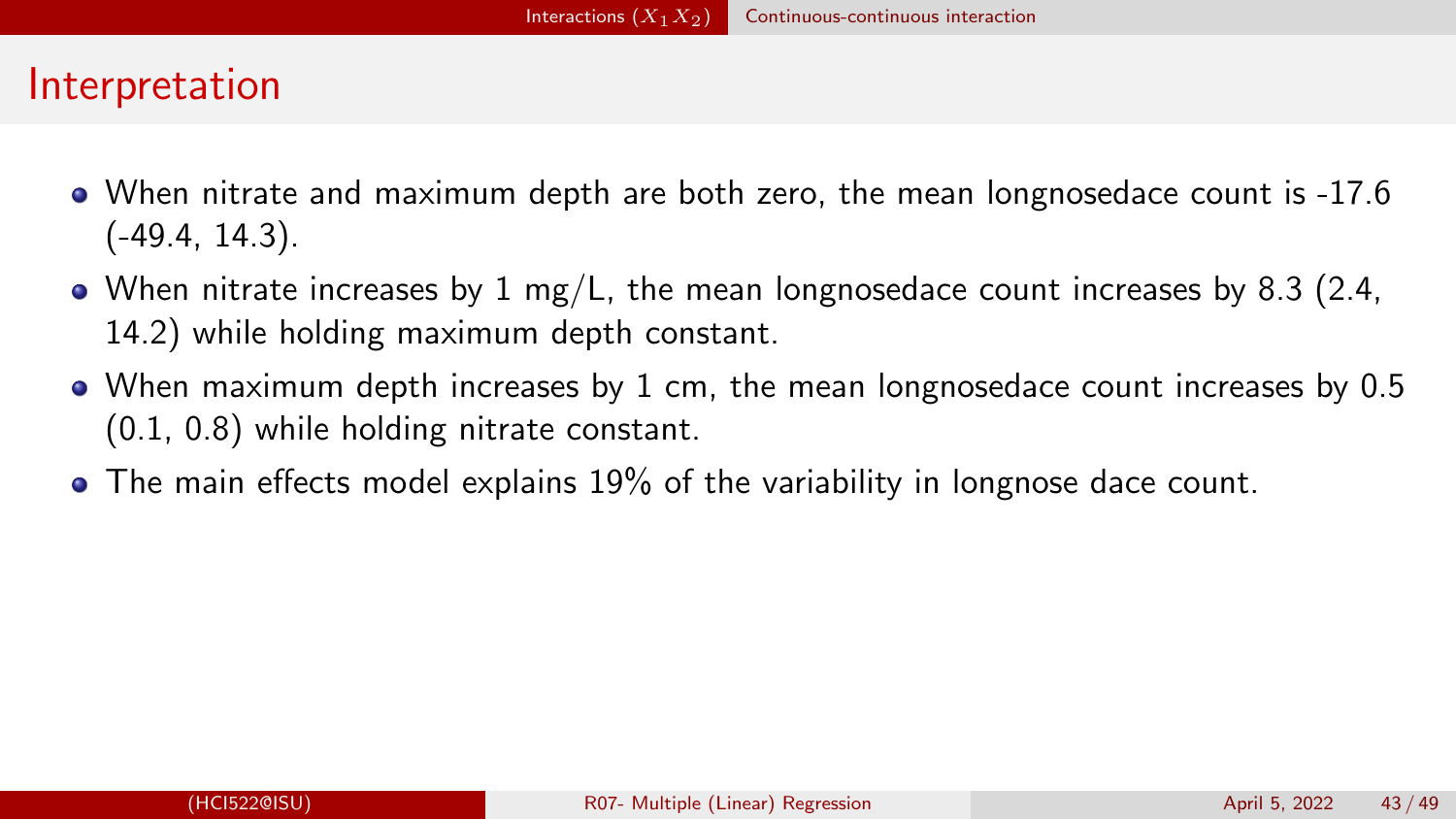#### R code and output - with an interaction

```
##
## Call\cdot## lm(formula = count " no3 * maxdepth, data = longnosedace)
##
## Residuals:
## Min 1Q Median 3Q Max
## -65.111 -21.399 -9.562 5.953 151.071
##
## Coefficients:
## Estimate Std. Error t value Pr(>|t|)
## (Intercept) 13.321043 23.455710 0.568 0.5721
## no3 -4.646272 7.856932 -0.591 0.5564
## maxdepth -0.009338 0.329180 -0.028 0.9775
## no3:maxdepth 0.201219 0.113576 1.772 0.0813 .
## ---
## Signif. codes: 0 '***' 0.001 '**' 0.01 '*' 0.05 '.' 0.1 ' ' 1
##
## Residual standard error: 42.68 on 63 degrees of freedom
## Multiple R-squared: 0.2319,Adjusted R-squared: 0.1953
## F-statistic: 6.339 on 3 and 63 DF, p-value: 0.0007966
```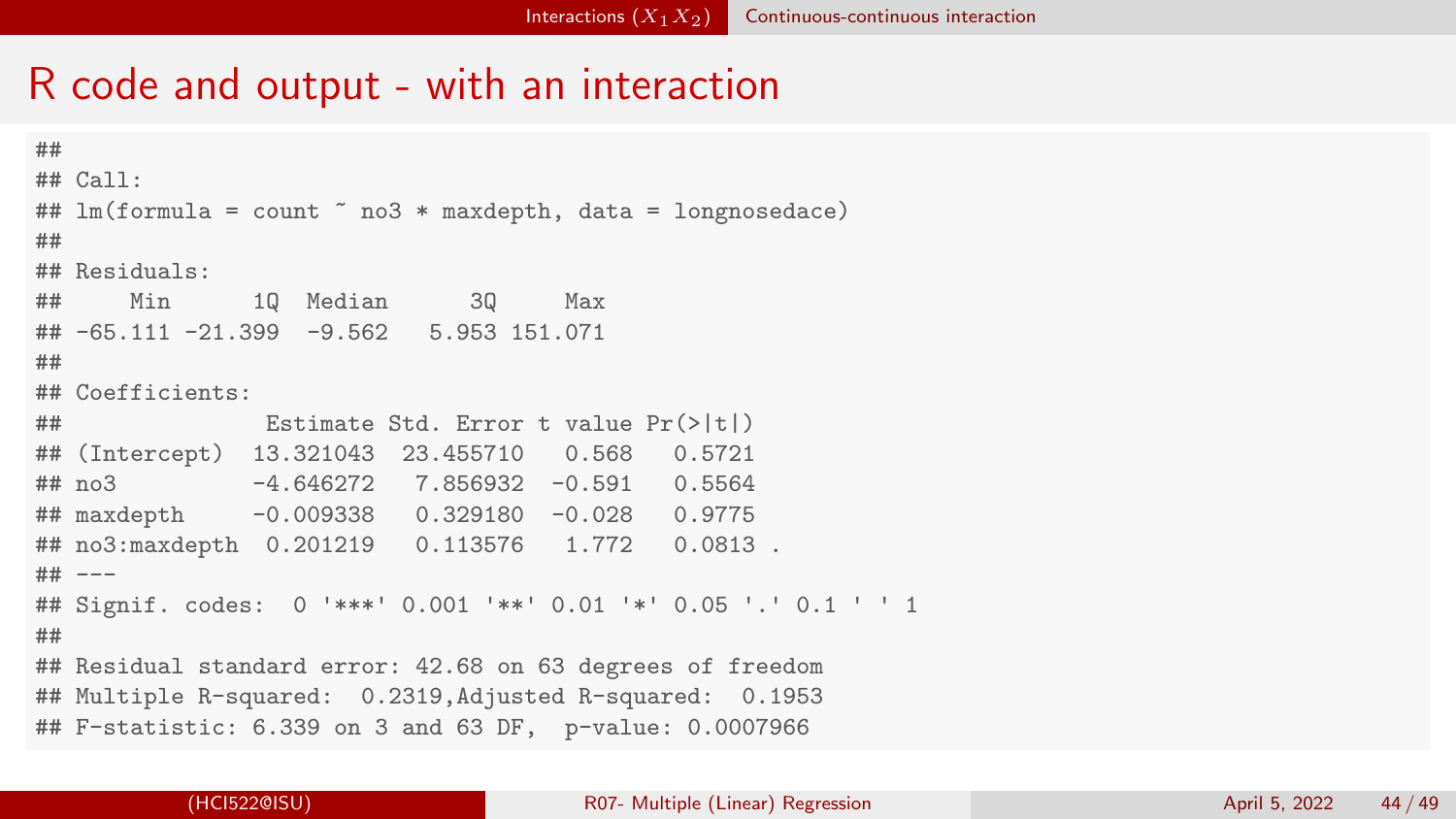## Credible intervals

| ## |                 | $2.5 \%$                  | $97.5 \%$ |
|----|-----------------|---------------------------|-----------|
|    | ## (Intercept)  | $-33.5514535560.1935389$  |           |
|    | ## no3          | $-20.34709813$ 11.0545539 |           |
|    | ## maxdepth     | $-0.66715251$ 0.6484768   |           |
|    | ## no3:maxdepth | $-0.02574574$ 0.4281832   |           |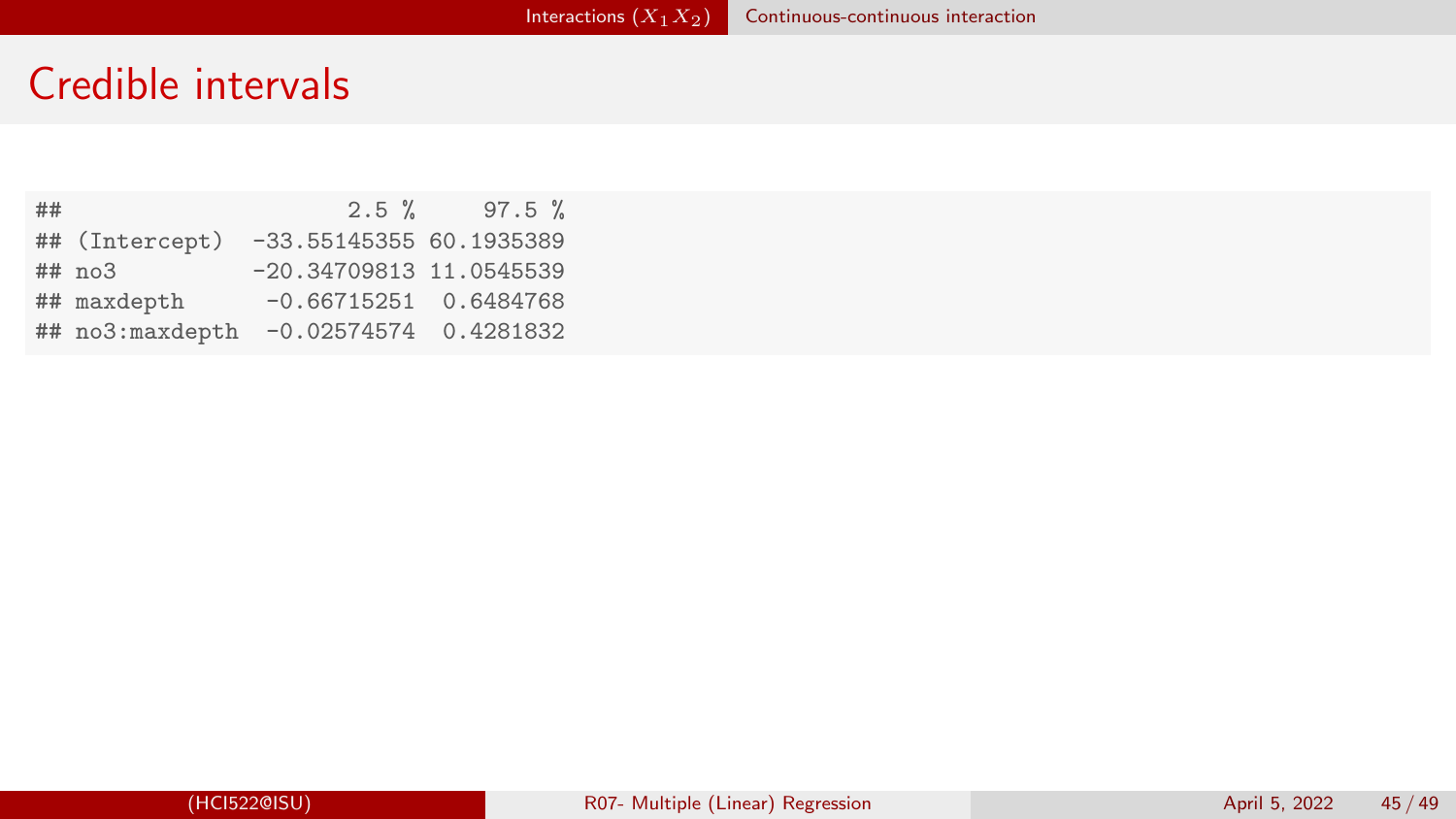## Interpretation

- When nitrate and maximum depth are both zero, the mean longnosedace count is 13.3 (-33.6, 60.2).
- When nitrate increases by 1 mg/L, the mean longnosedace count increases by -4.6 (-20.3, 11.1) when maximum depth is zero.
- When maximum depth increases by 1 cm, the mean longnosedace count increases by 0 (-0.7, 0.6) when nitrate is zero.
- The model with maximum depth, nitrate, and their interaction explains 23% of the variability in longnose dace count.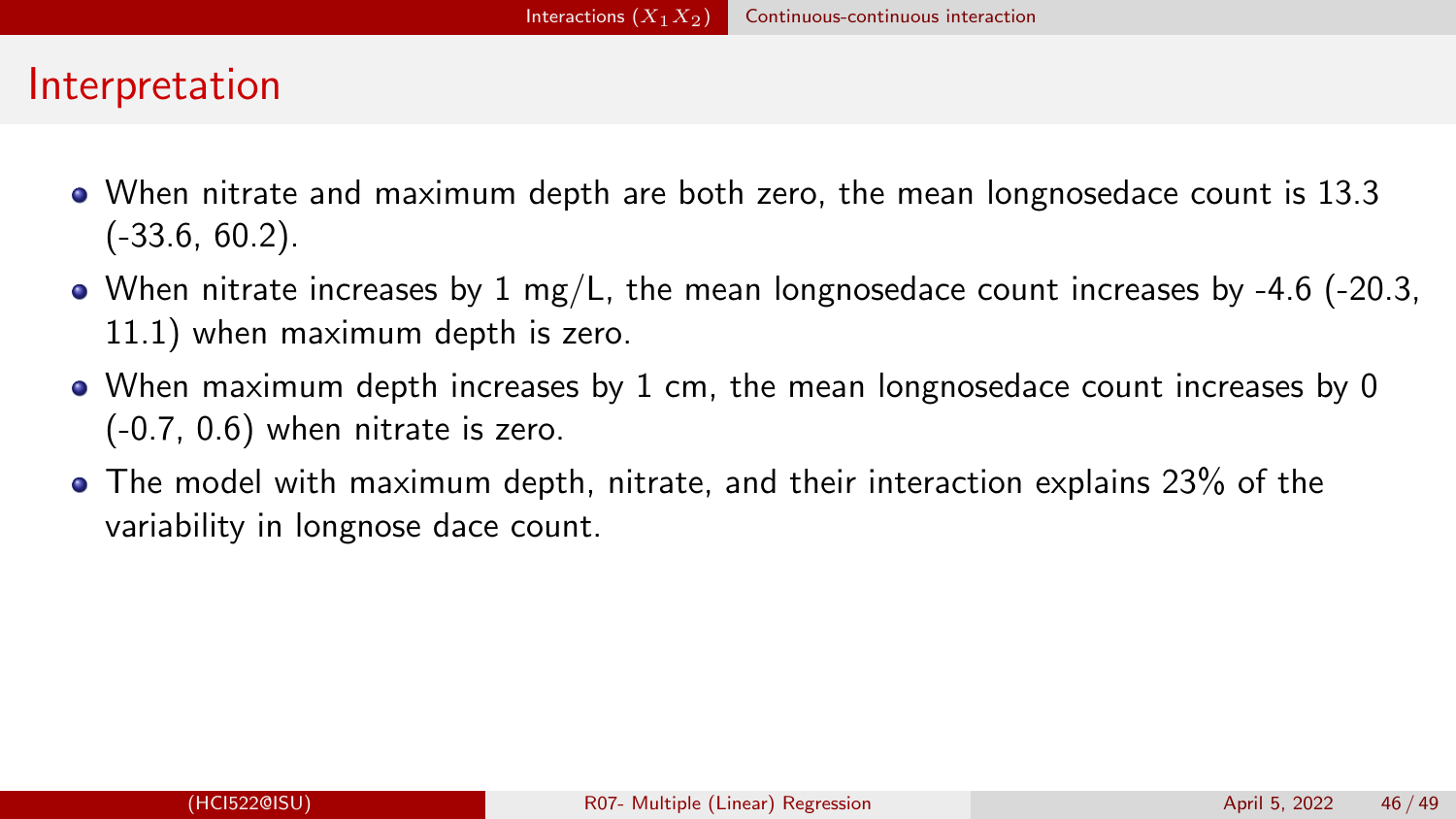## Visualizing the model

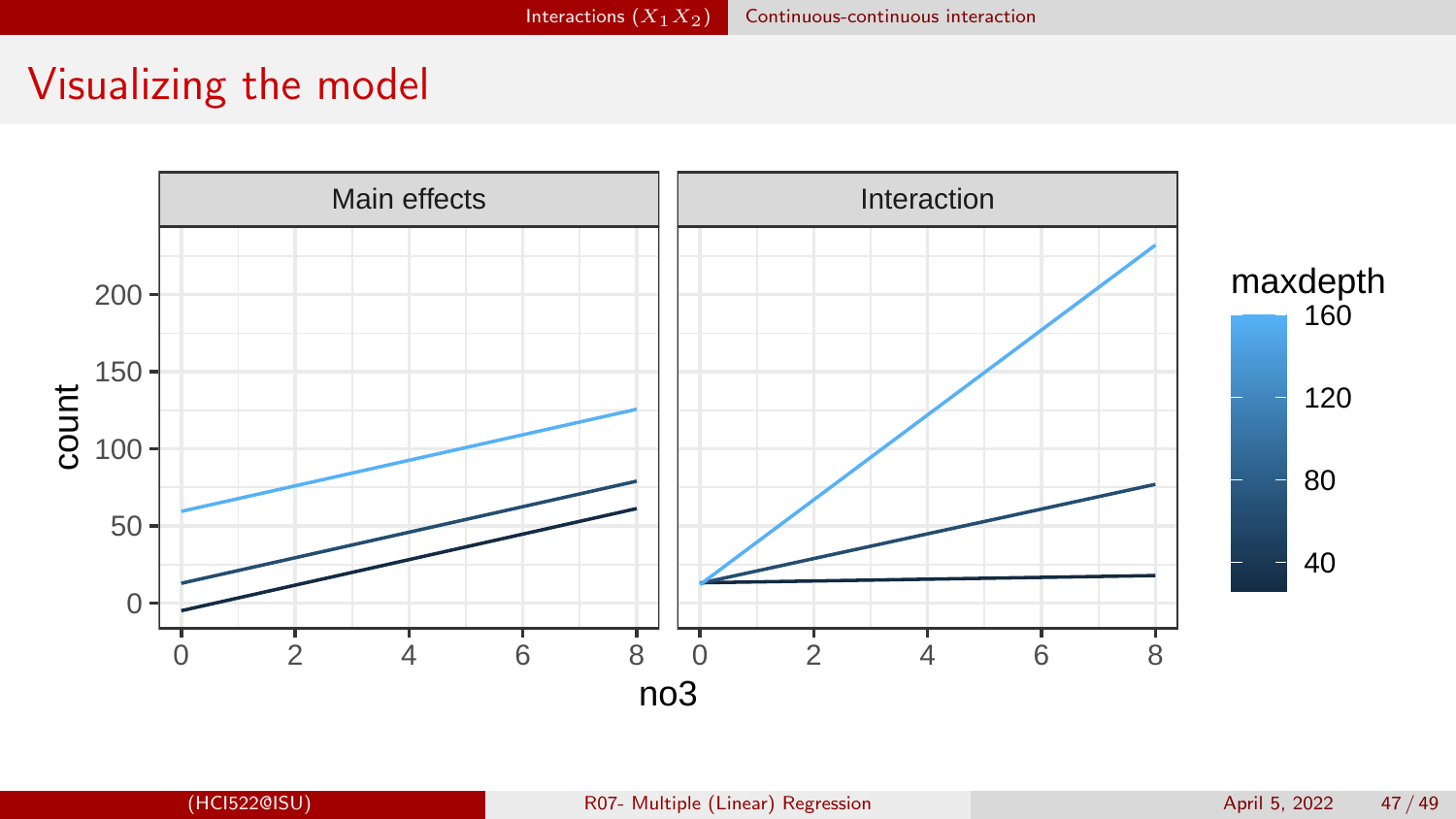## When to include interaction terms

From The Statistical Sleuth (3rd ed) page 250:

- when a question of interest pertains to an interaction
- when good reason exists to suspect an interaction or
- when interactions are proposed as a more general model for the purpose of examining the goodness of fit of a model without interaction.